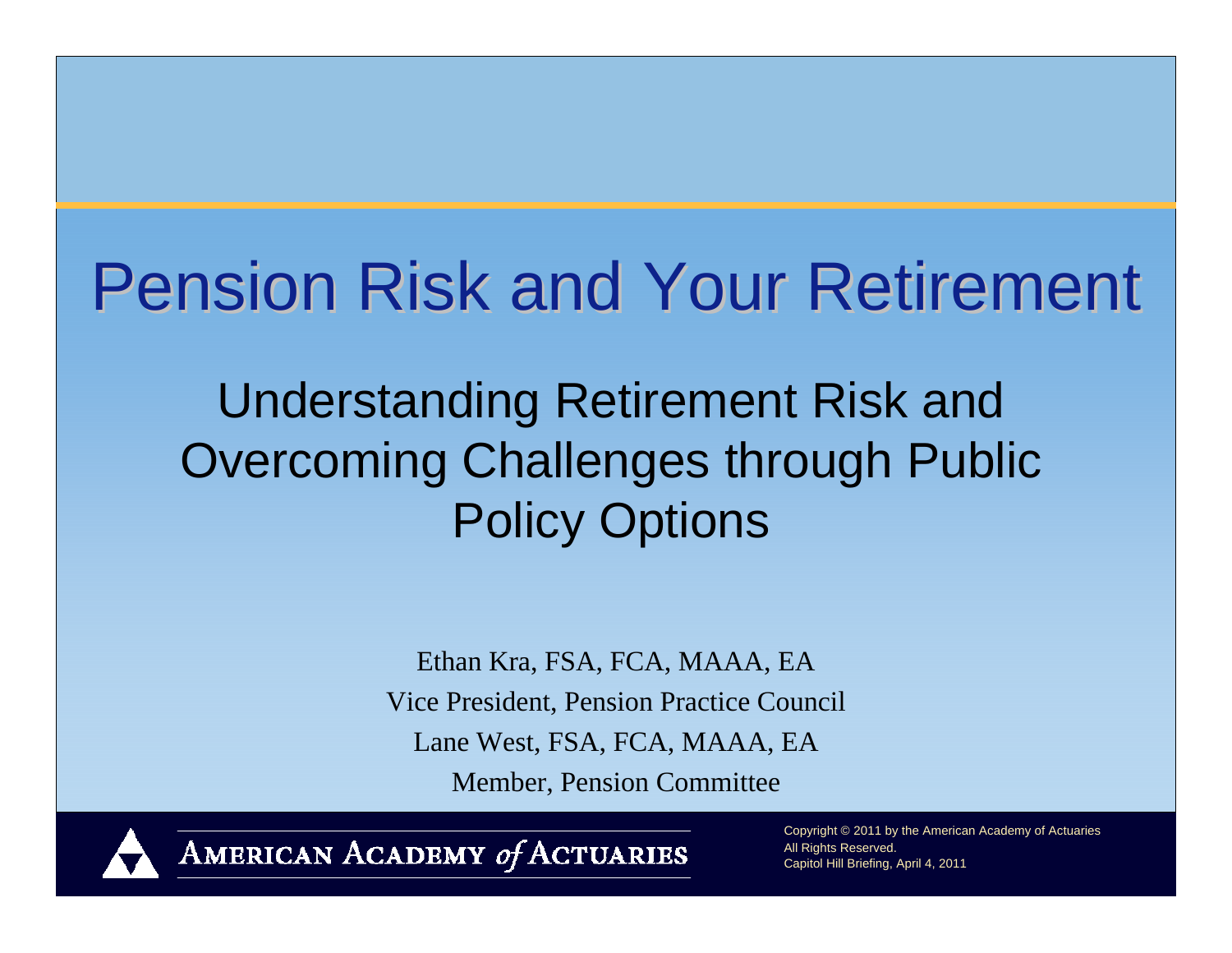#### American Academy of Actuaries

#### **American Academy of Actuaries**

- **The American Academy of Actuaries' mission is to serve the public and** the United States actuarial profession.
- Assists policymakers on all levels by providing leadership, objective expertise, and actuarial advice on risk and financial security issues.
- **Actuaries have extensive experience in dealing with risk management and** solvency issues within the financial services industry and have unique qualifications that can aid the discussion of the economic recession.

#### П **Pension Practice Council**

**Provides objective technical expertise to policymakers and regulators on** pension and Social Security issues.



AMERICAN ACADEMY of ACTUARIES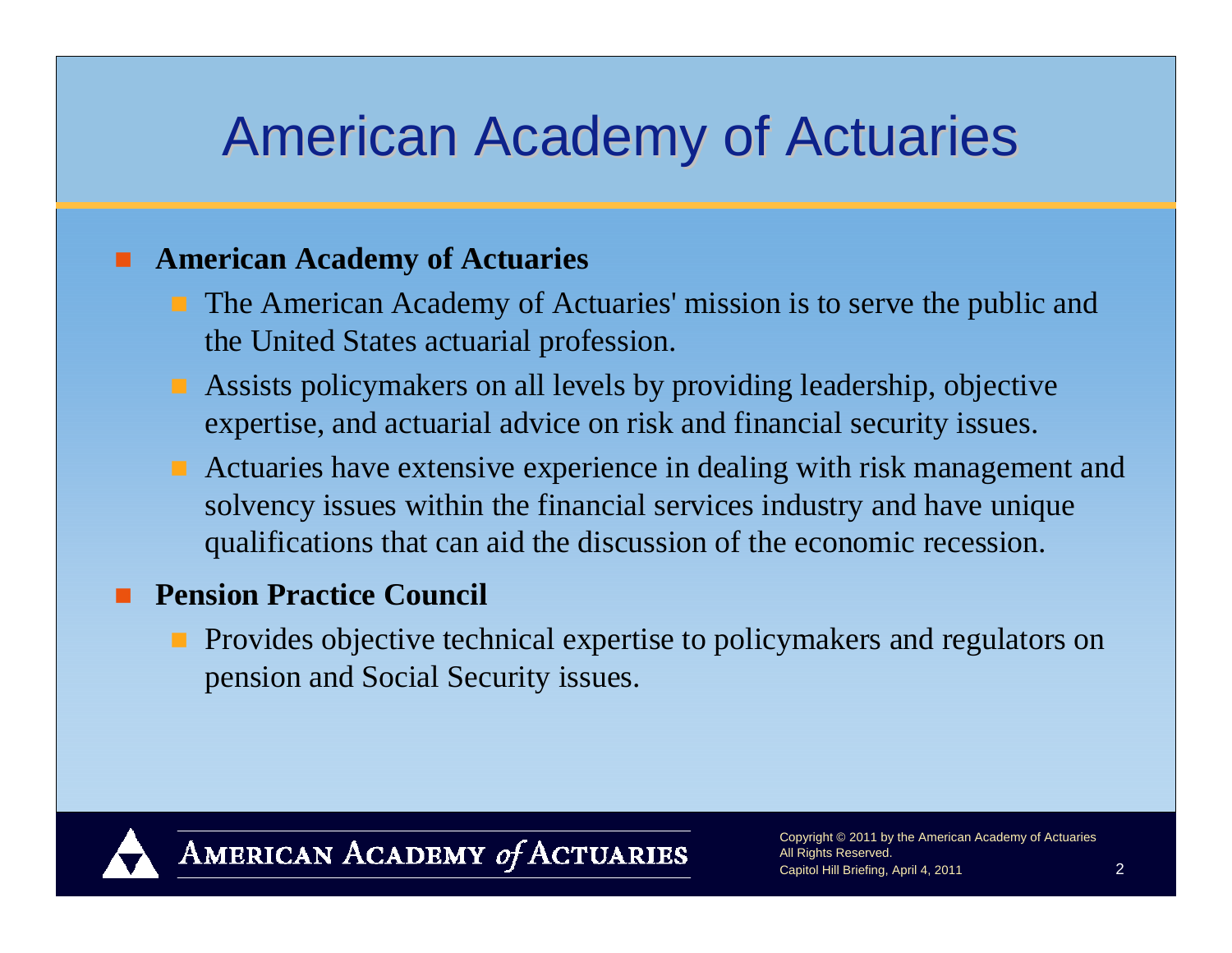## Agenda for Today's Briefing

- **Overview of pension plans**
- Current coverage and general trends
- Retirement risk: Not having enough retirement income
- **Pooled risk versus individual risk**
- **Key questions** 
	- Where can pension risk be borne?
	- Where should pension risk be borne?
	- **Are certain pension plans riskier than others?**
	- How can risk be mitigated or shared?



AMERICAN ACADEMY of ACTUARIES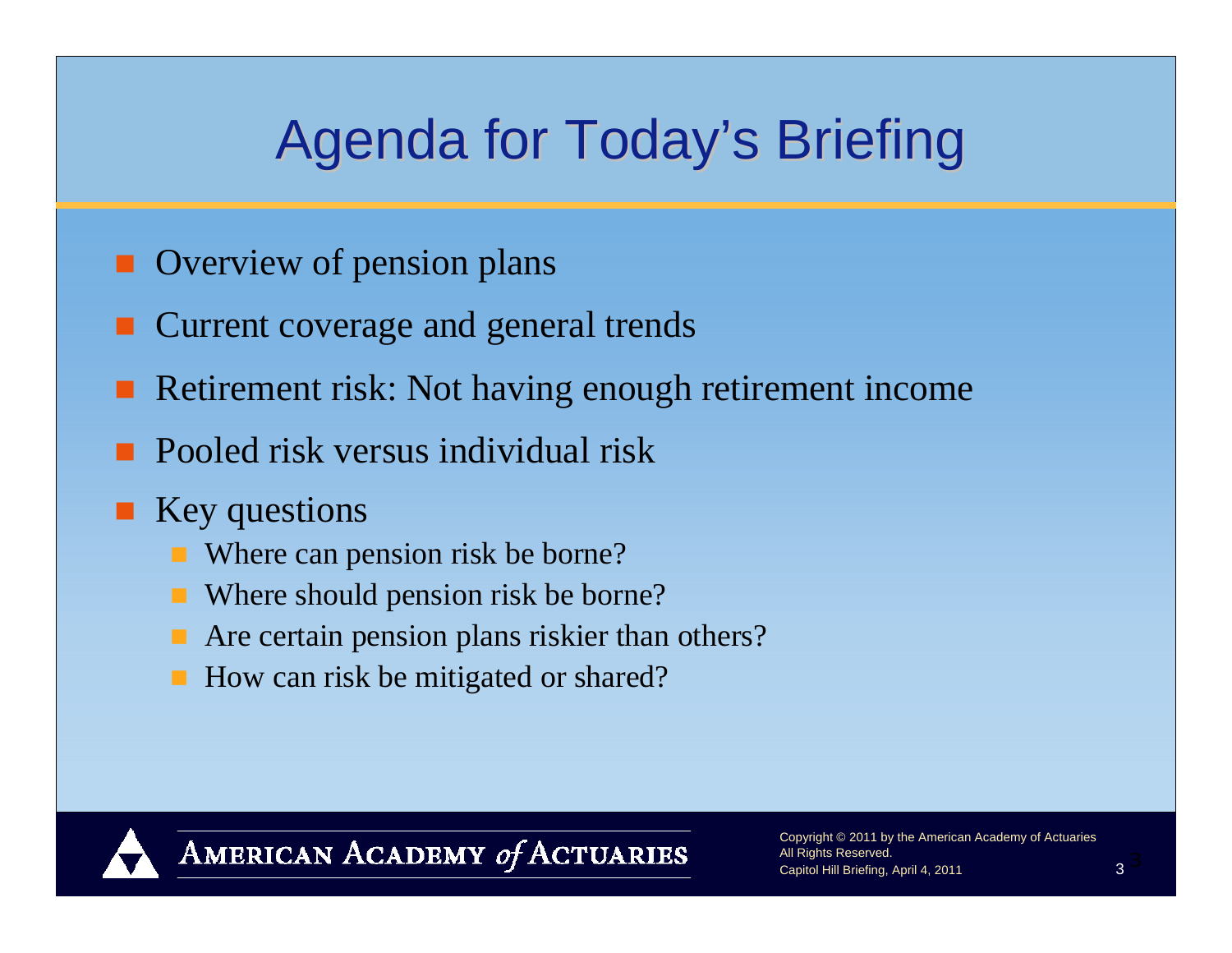# **Types of Retirement Plans**

#### **Defined Benefit (DB) Plans**

- **Traditional annuity-based formulas**
- Account-based formulas (like DC plans)
- **Other hybrids (retirement shares, pension equity)**

#### **Defined Contribution (DC) Plans**

- **Profit sharing**
- $\blacksquare$  401(k)/403(b)/457
- **Other (includes IRAs)**



AMERICAN ACADEMY of ACTUARIES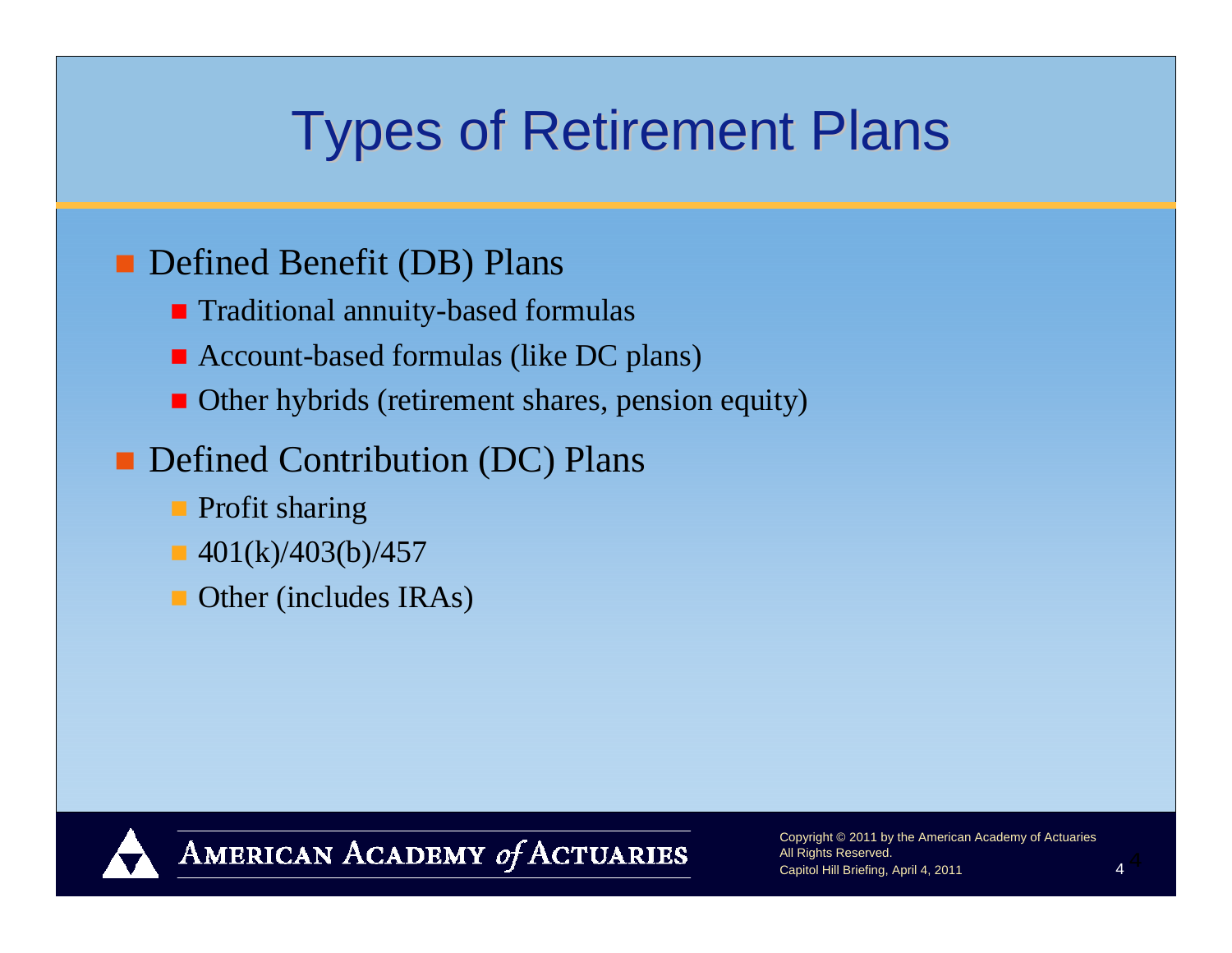#### **Types of Retirement Plans**



AMERICAN ACADEMY of ACTUARIES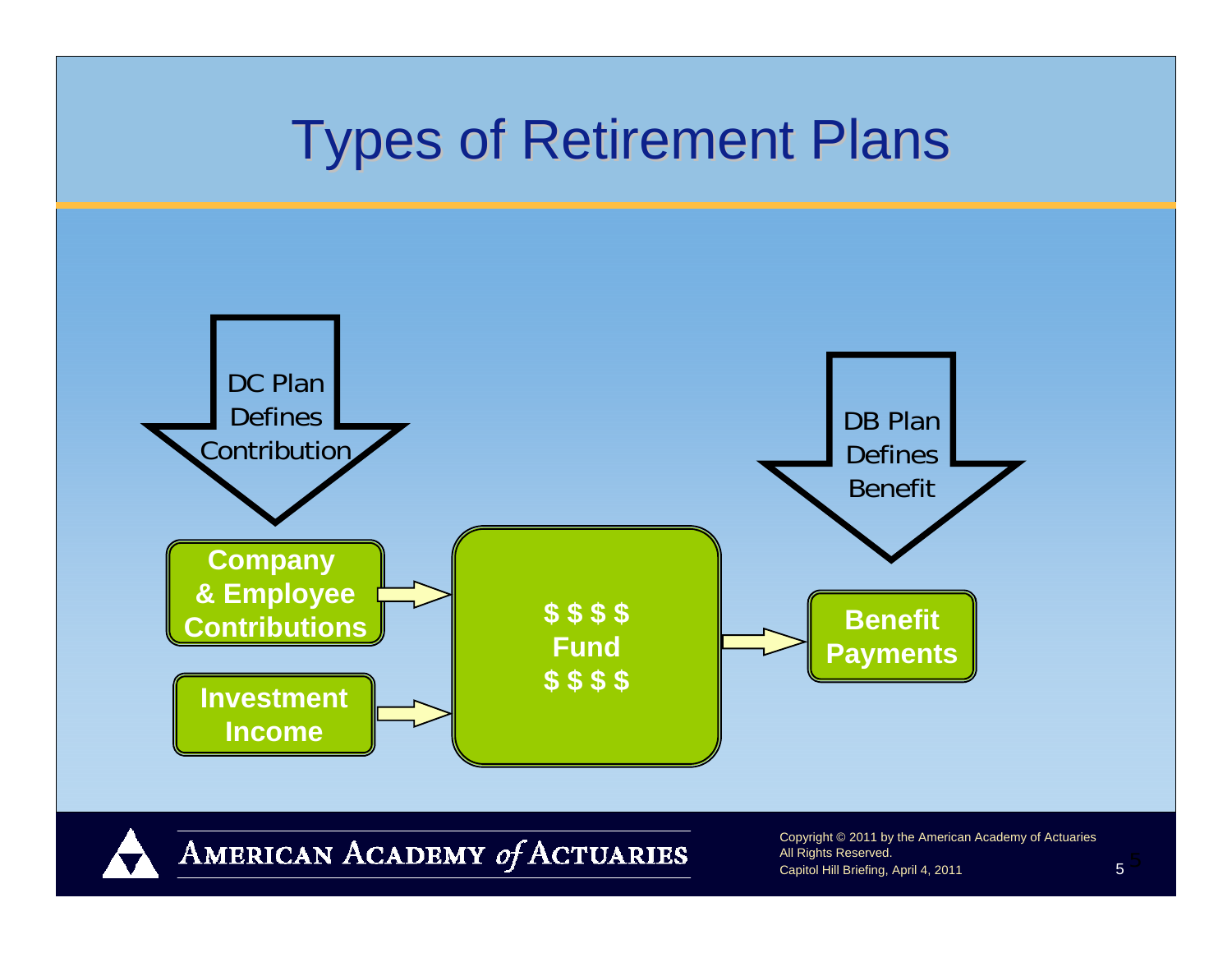#### **Current Coverage Trends**

| Year | Covered by Any Plan | Covered by DB | Covered by DC |
|------|---------------------|---------------|---------------|
|      | (Percent)           | (Percent)     | (Percent)     |
| 1980 | 84                  | 84            | $\ast$        |
| 1985 | 91                  | 80            | 41            |
| 1989 | 81                  | 63            | 48            |
| 1993 | 78                  | 56            | 49            |
| 2000 | 70                  | 36            | 50            |
| 2004 | 67                  | 34            | 53            |
| 2009 | 68                  | 32            | 55            |

\* - data not available.

Source: Employee Benefit Research Institute, Data Book, Chapter 10, Pages 2,3; from National Compensation Survey http://www.ebri.org/publications/books/?fa=databook



AMERICAN ACADEMY of ACTUARIES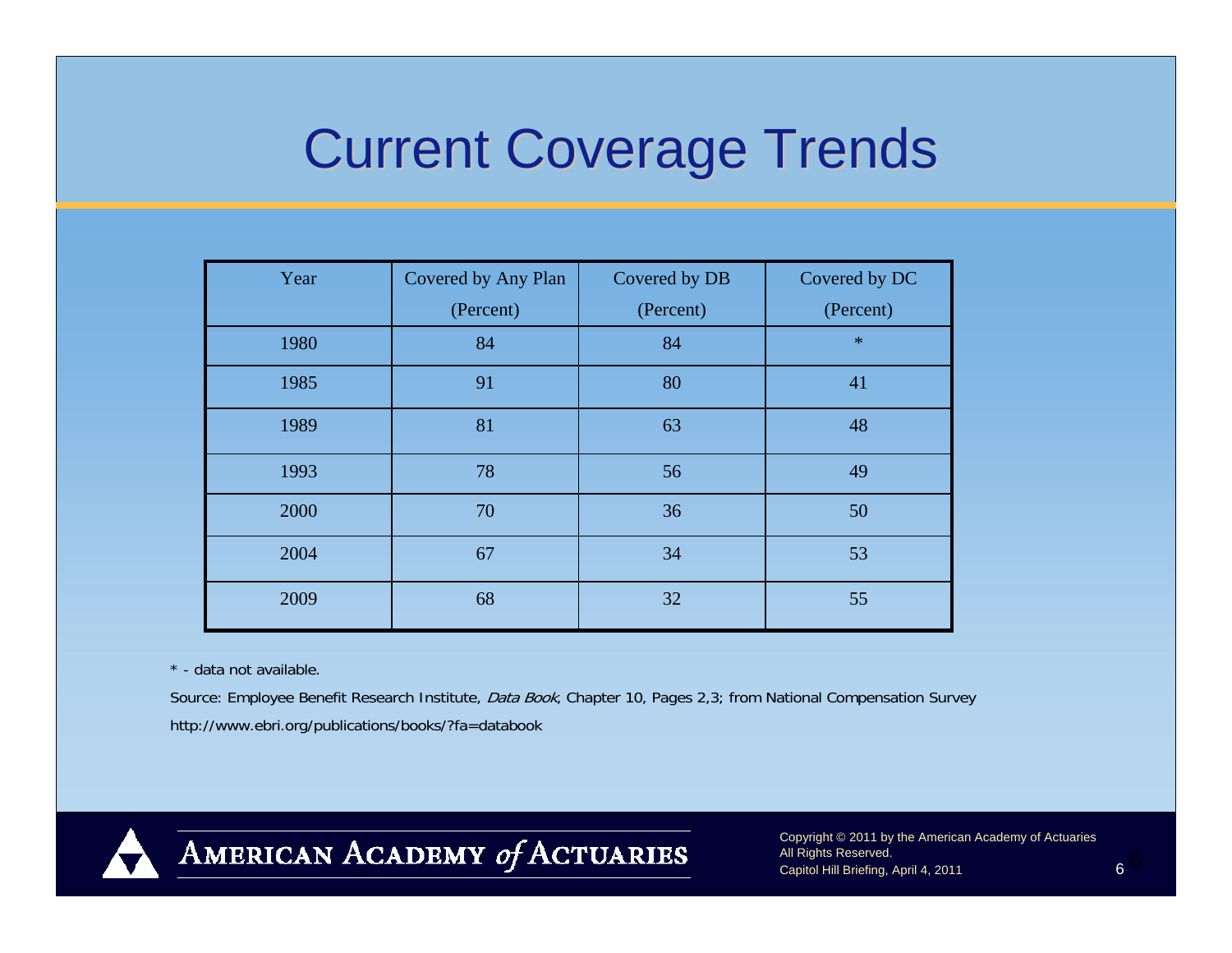## DB Plans (Recent)

Percent of Employees Participating in DB Plans

|                                                     | Private<br>Plans | <b>State and Local</b><br><b>Government Plans</b> |
|-----------------------------------------------------|------------------|---------------------------------------------------|
| Those who are earning or have<br>earned DB benefits | 20%              | 79%                                               |
| Frozen/Open                                         | 19%/81%          | 10%/90%                                           |
| of Frozen Plans                                     |                  |                                                   |
| <b>Soft Freeze</b>                                  | 75%              | 99%                                               |
| <b>Some not Frozen</b>                              | 6%               | 0%                                                |
| <b>Hard Freeze</b>                                  | 19%              | 1%                                                |

Source: BLS March 2009 Statistics http://www.bls.gov/ncs/ebs/benefits/2009/ebbl0044.pdf. http://www.bls.gov/opub/perspectives/program\_perspectives\_vol2\_issue3.pdf



AMERICAN ACADEMY of ACTUARIES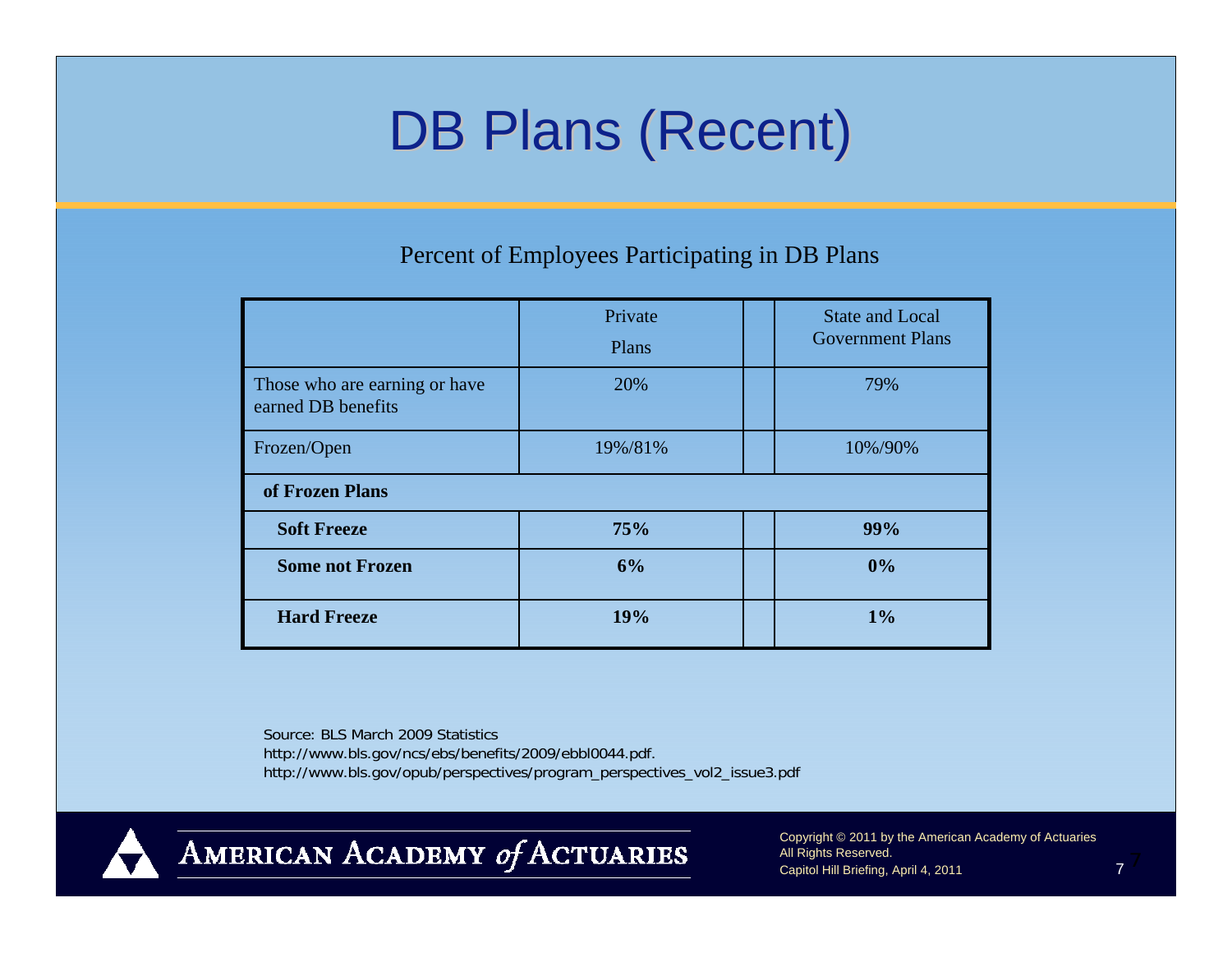#### Employee Retirement Needs Employee Retirement Needs

- **Primary need** replace disposable income at/after retirement
	- **Studies from major consulting firms indicate a range of** replacement ratios of 70 percent to 100 percent (depending on inclusion or not of retiree medical and/or COLAs) are sufficient to replace pre-retirement income
	- **Fairly constant across most pay levels**
	- **Consider all sources, including Social Security, employer plans and** personal savings
- **Inflation Protection** 
	- **Social Security provides some protection**
	- **Private plans generally do not**

#### AMERICAN ACADEMY of ACTUARIES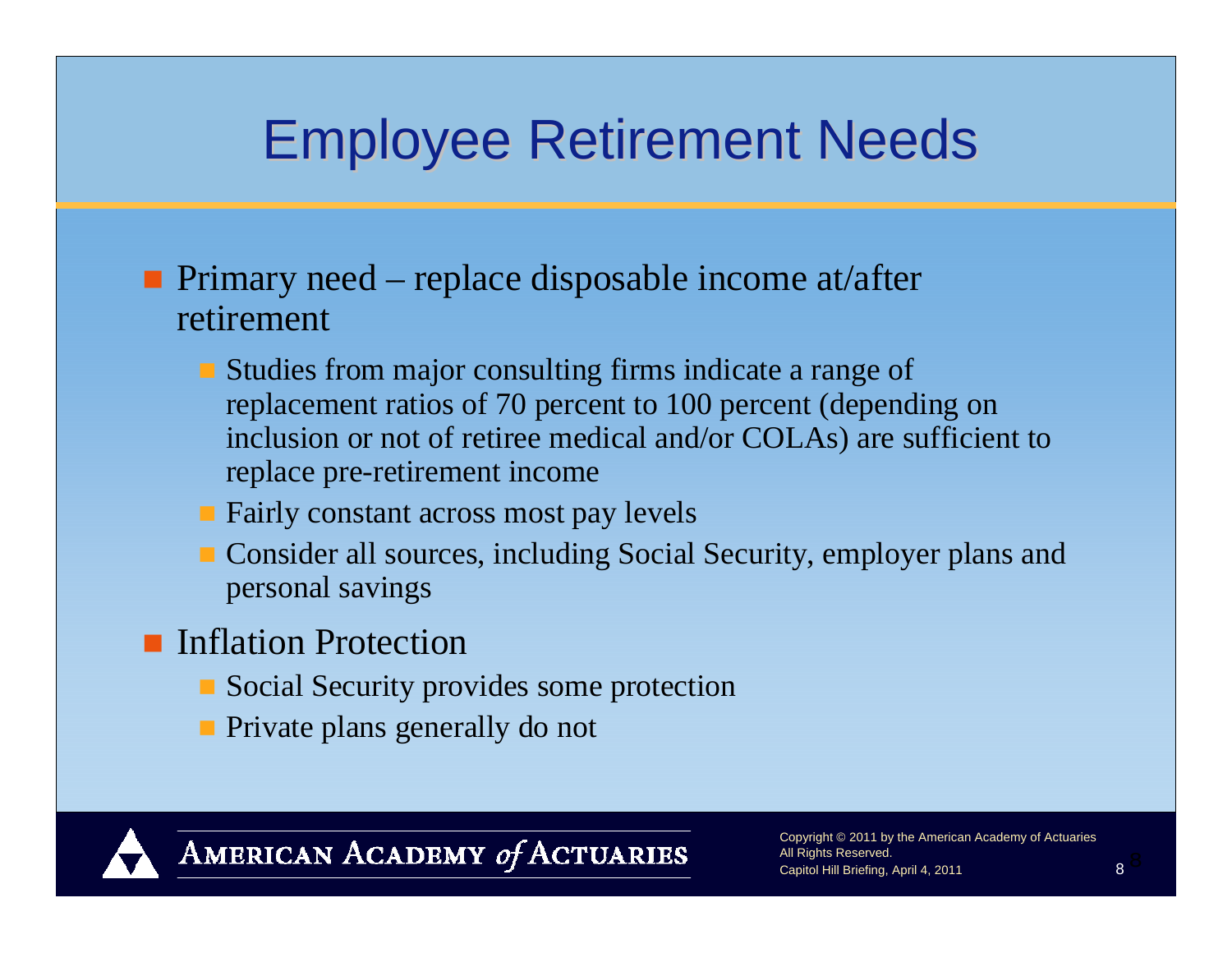### The Risk of Inadequate Retirement Income



Source: Alicia H. Munnell, Anthony Webb, and Francesca Golub-Sass. 2009. The National Retirement Risk Index: After the Crash. Issue in Brief 9-22. Chestnut Hill, MA: Center for Retirement Research at Boston College. Used by permission. http://crr.bc.edu/briefs/the\_national\_retirement\_risk\_index\_after\_the\_crash.html

AMERICAN ACADEMY of ACTUARIES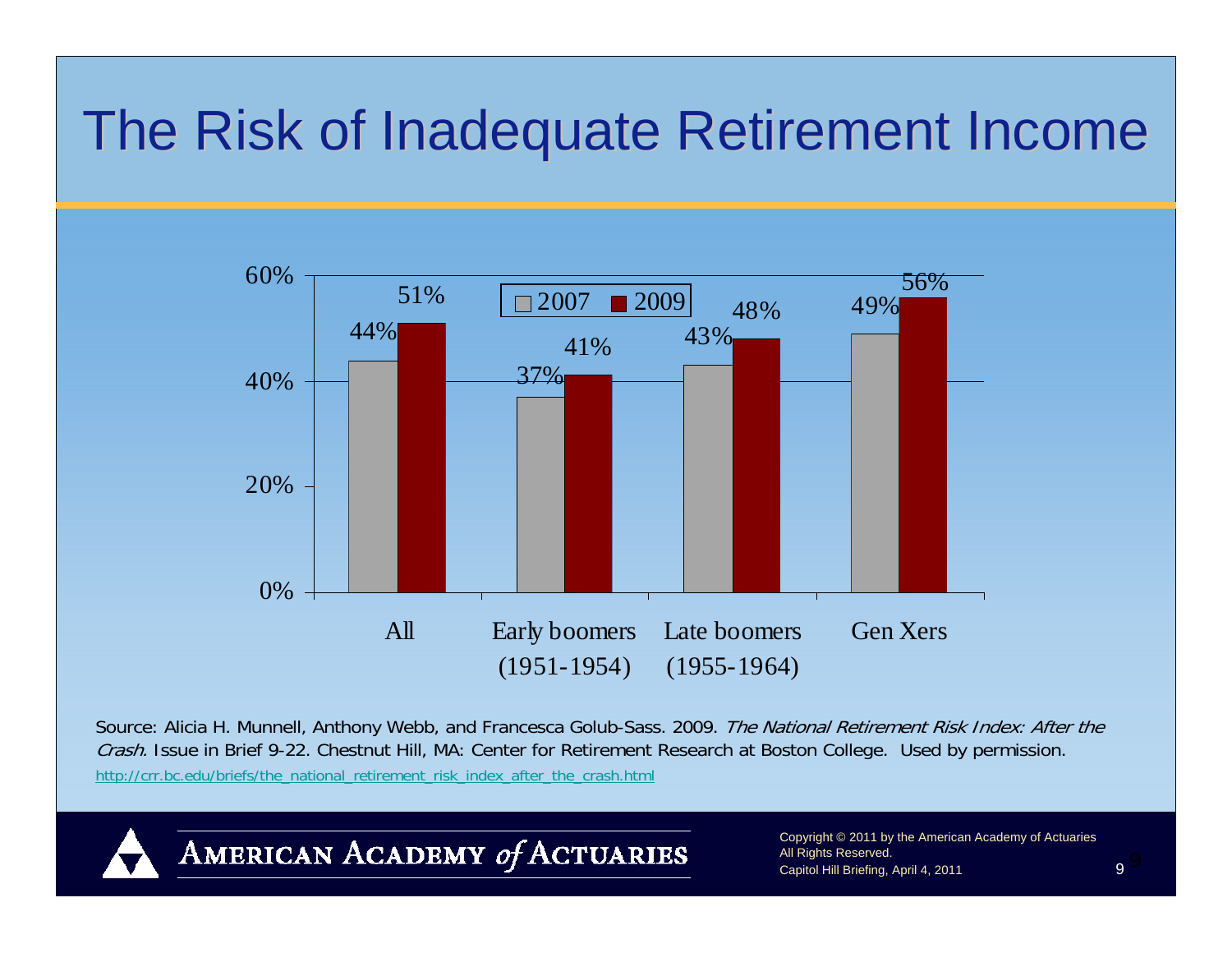## **Retirement Risk**

- A financial definition of retirement success:
	- "Sufficient assets to continue the worker's pre-retirement standard of living"
	- Financial retirement risk:
		- Insufficient financial resources
		- Volatility disruptive to retiree budgeting process
- **Investment**—Volatility of investment return; loss of capital
- П **Longevity**—Living longer than planned for
- . **Inflation**—Fixed income = Less purchasing power over time
- **Expenses**—Unpredictable spending needs
- $\Box$ **Interest Rate**—At time of annuitization



П

AMERICAN ACADEMY of ACTUARIES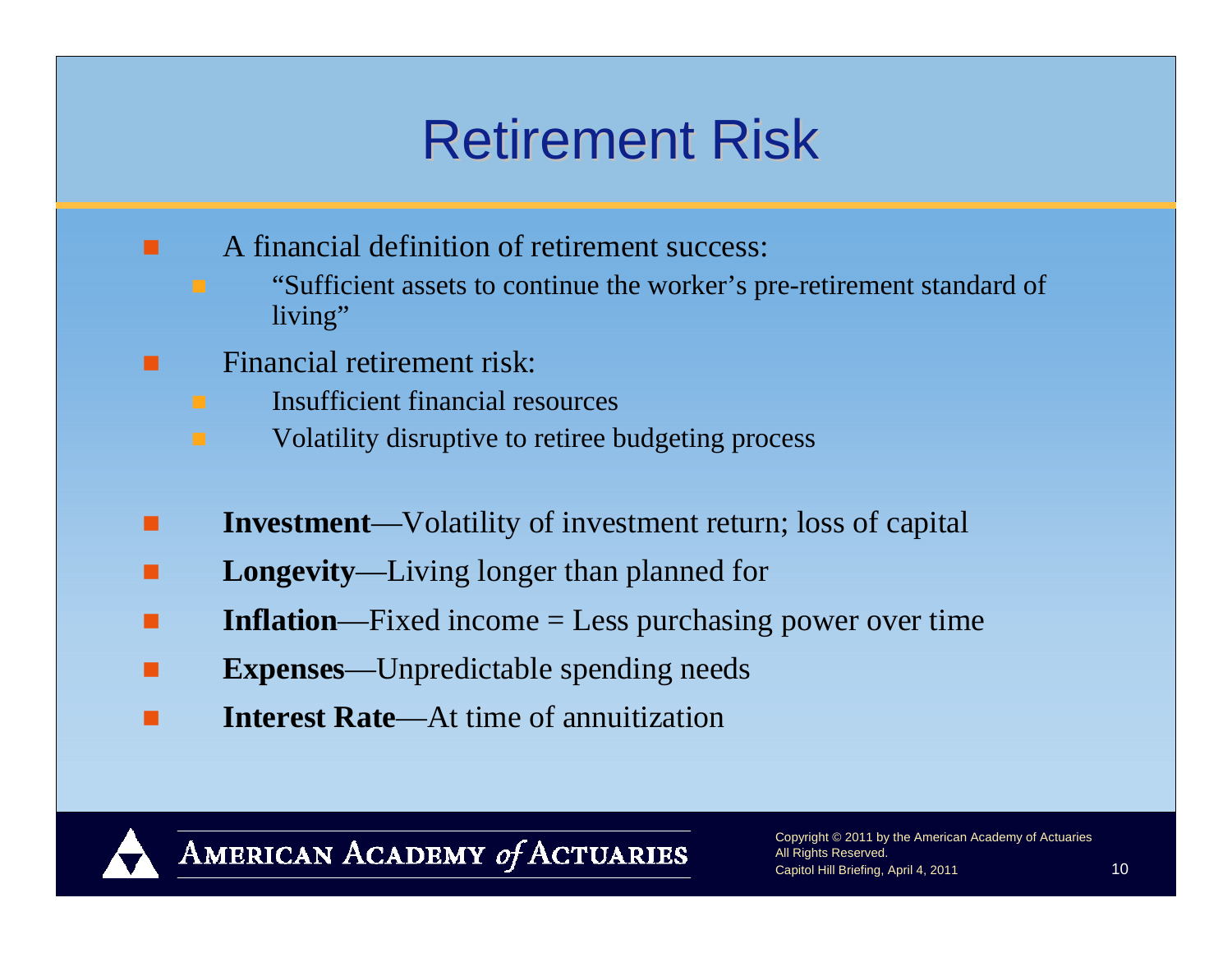# DB vs DC: Who Bears the Risk?

|                                | DB                | DC         |
|--------------------------------|-------------------|------------|
| Poor investment return         | $Emplover*$       | Individual |
| <b>Retirement Age</b>          | Employer/Employee | Individual |
| Long life in retirement        | Employer**        | Individual |
| Unpredictable expenses         | Individual        | Individual |
| High inflation—pre-retirement  | Employer          | Individual |
| High inflation—post-retirement | Individual        | Individual |

- Under DB, poor investment returns could be an employee risk if DB plan is a variable annuity plan.
- Under DC, the individual could hedge bad investment returns, longer than planned for life in retirement, and high inflation post-retirement by purchasing a combination of fixed and variable annuity products.
- Individuals can hedge high inflation risk if appropriate investment options are offered.
- 

\* Typically **\*\*** Dependent upon plan design



AMERICAN ACADEMY of ACTUARIES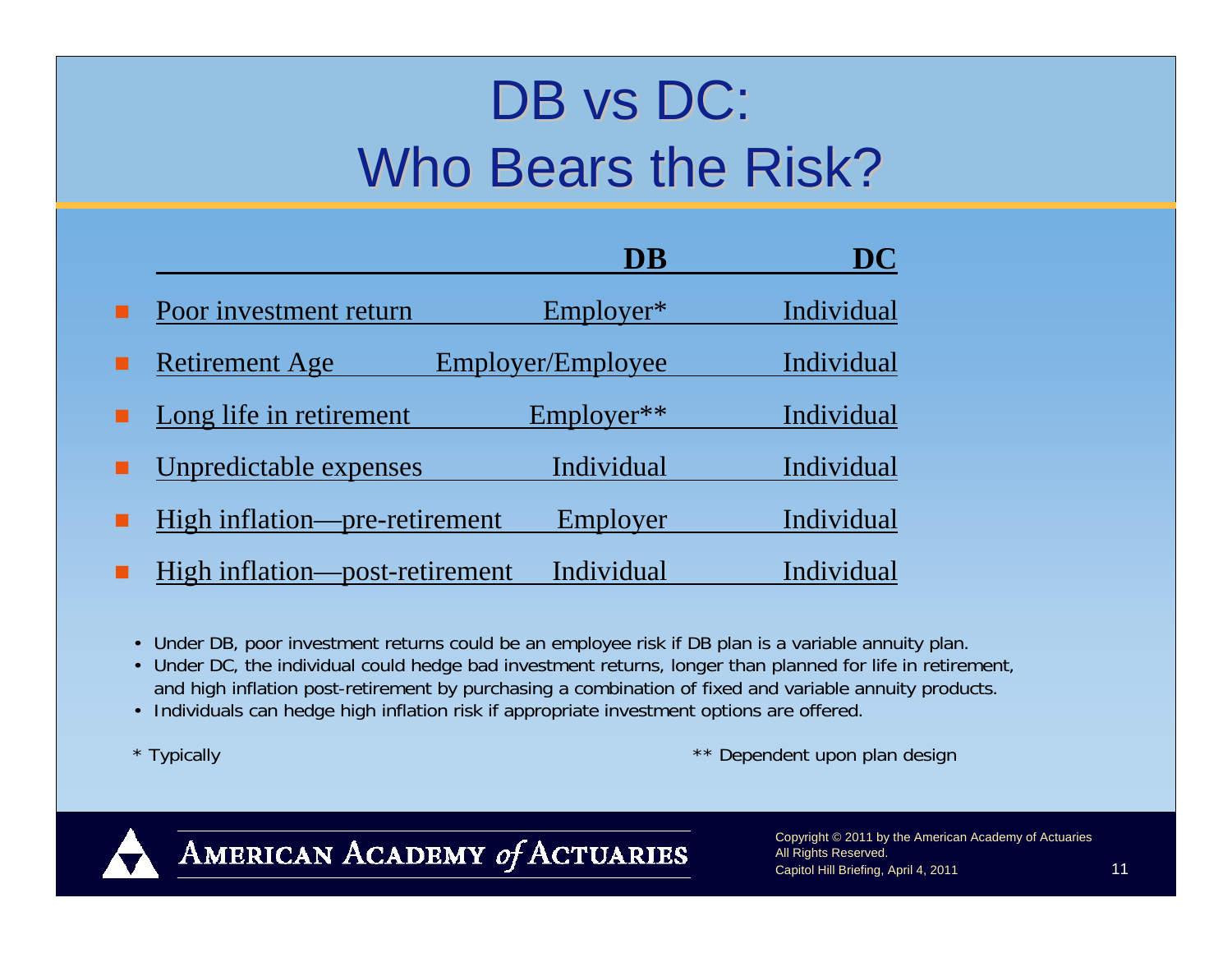### **Investment Risks**

- **The time horizon for retirees is shorter than for active workers.**
- It is difficult to make up for investment losses near or after retirement.
- Investment earnings do fluctuate—While a given asset mix may have an expected rate of return, results can be volatile. For example, if negative returns occur shortly after retirement while money is being drawn from the account, it may be impossible to fully recover.



AMERICAN ACADEMY of ACTUARIES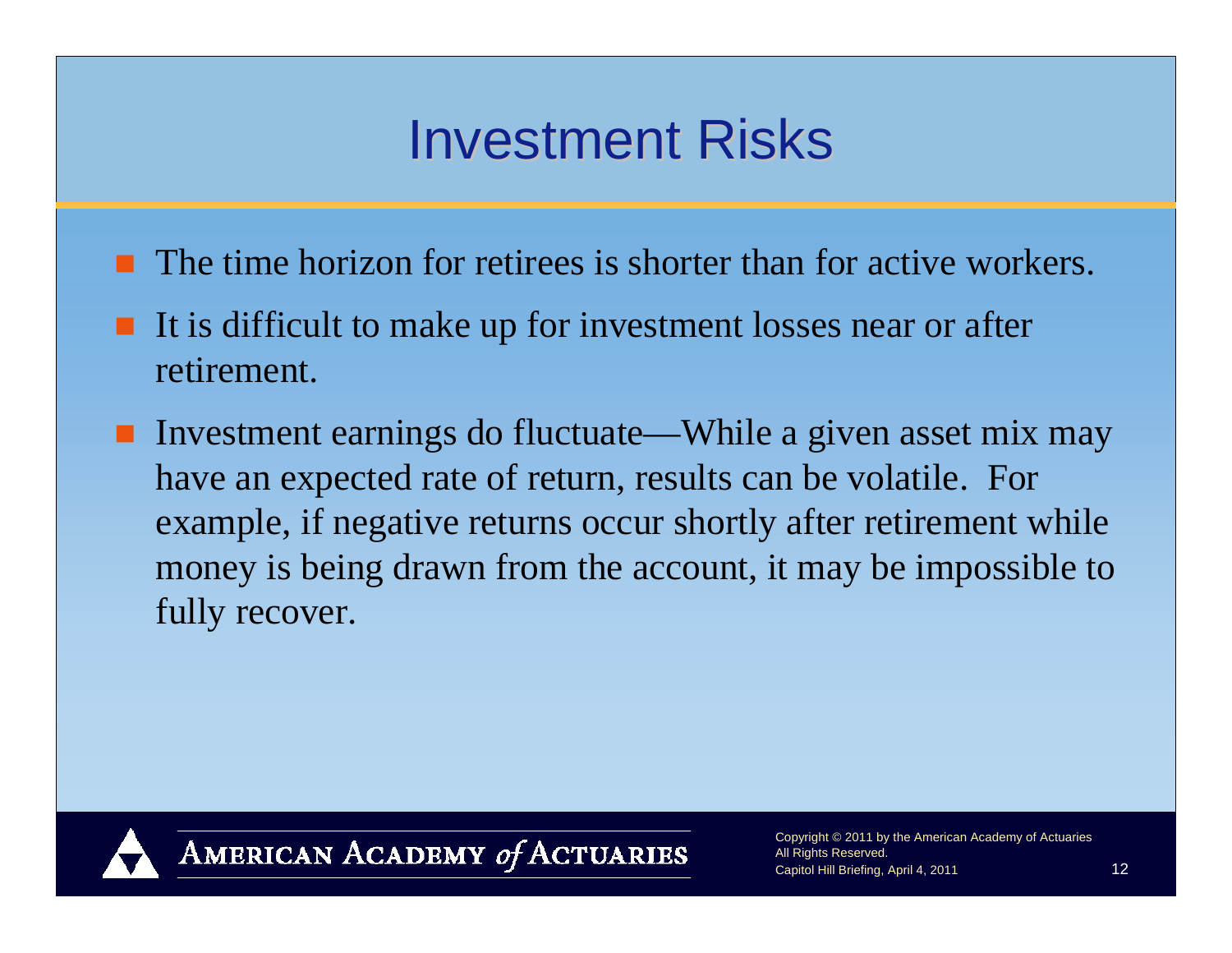## Investment Risks (Sample Investment Mix)



Given the short time horizon for the investment drawdown, individual retirees cannot afford to assume they will earn the "expected" return.

AMERICAN ACADEMY of ACTUARIES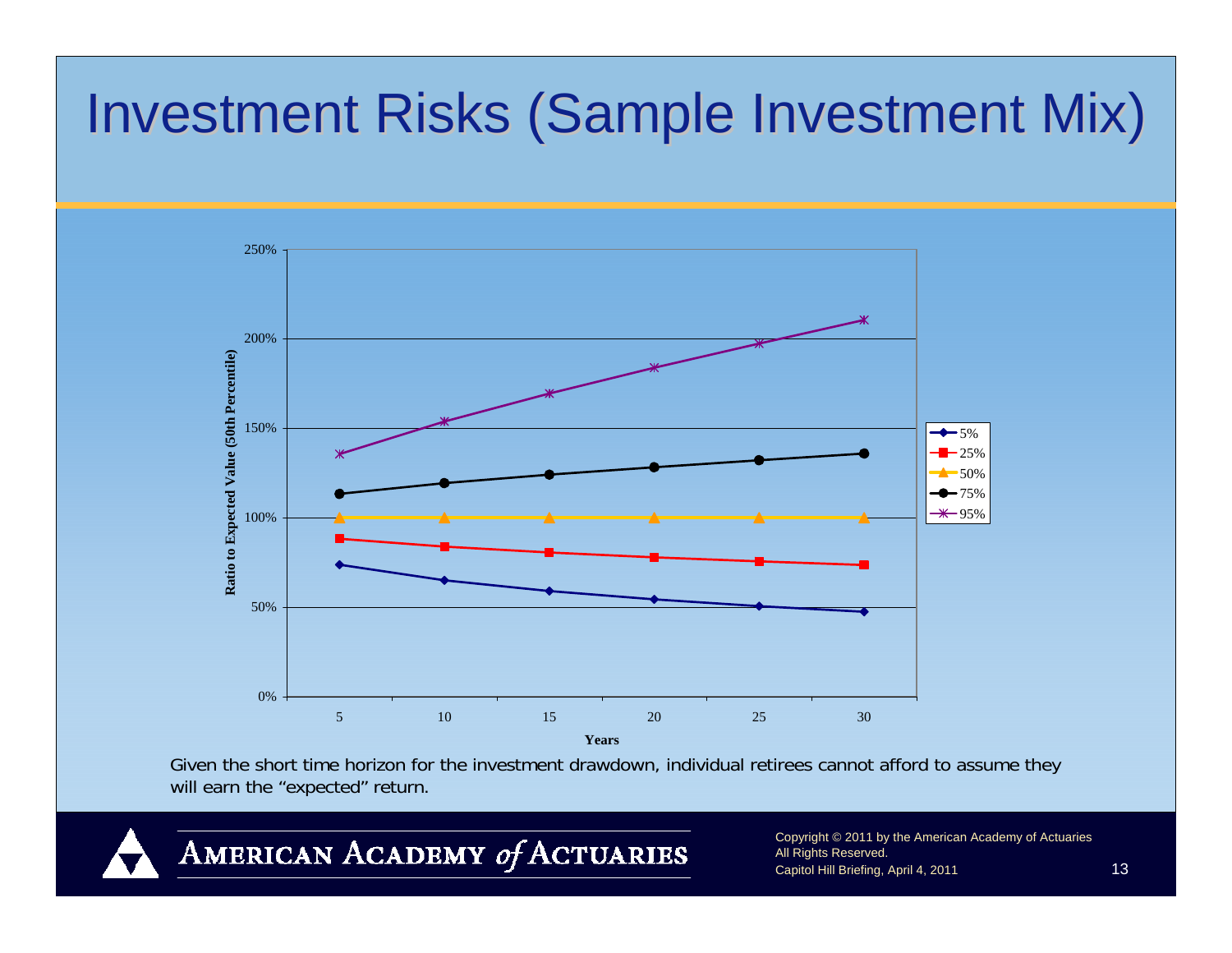# **Timing Risk**

#### **Assume:**

A \$1,000,000 account balance on January 1, 2008 Invested 60/40 in equities (S&P 500/Lehman Aggregate)

- An individual retires on January 1, 2008 and purchases an annuity
	- Annual Benefit  $= $92,800$
- An individual retires on January 1, 2009 and purchases an annuity
	- Annual Benefit =  $$68,700$

**26 percent reduction in lifetime income,** 

**a \$24,100 benefit decrease,**

**due to 1 year delay in retirement**



AMERICAN ACADEMY of ACTUARIES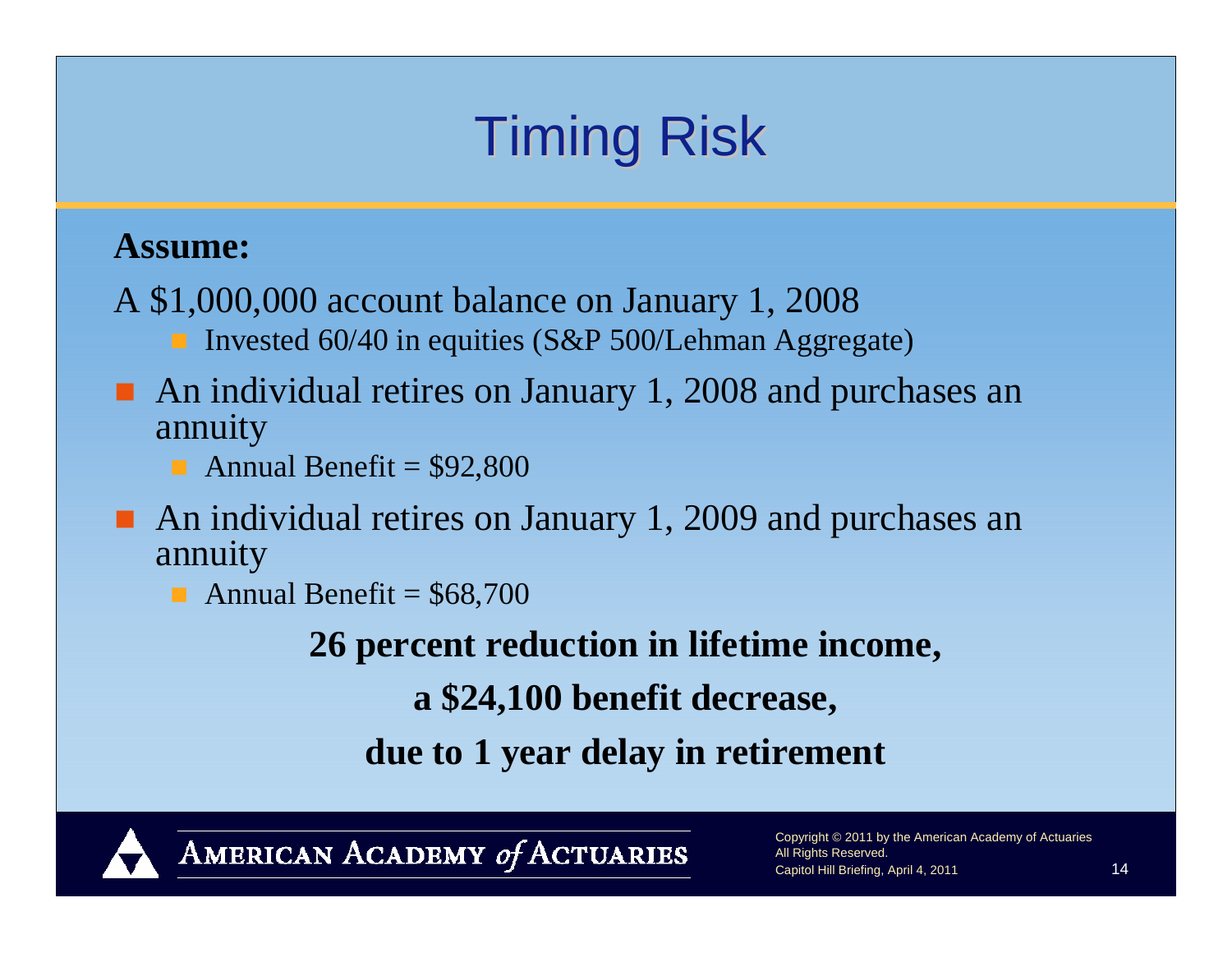#### **Longevity Risk Effect of Improving Mortality Rates**

| Age 65 in 2010 |                                                                                  |     |     |  |  |
|----------------|----------------------------------------------------------------------------------|-----|-----|--|--|
|                | Percent Living to age 90<br>Percent Living to age 85<br>Percent Living to age 95 |     |     |  |  |
| Male           | 50%                                                                              | 27% | 9%  |  |  |
| Female         | 58%                                                                              | 37% | 17% |  |  |

| Age 65 in 2030 |                                                                                  |     |     |  |  |
|----------------|----------------------------------------------------------------------------------|-----|-----|--|--|
|                | Percent Living to age 85<br>Percent Living to age 90<br>Percent Living to age 95 |     |     |  |  |
| Male           | 57%                                                                              | 34% | 13% |  |  |
| Female         | 62%                                                                              | 41% | 20% |  |  |

Source: RP-2000 Table, combined white and blue collar, combined actives and annuitants, with full projected generational mortality improvements.



AMERICAN ACADEMY of ACTUARIES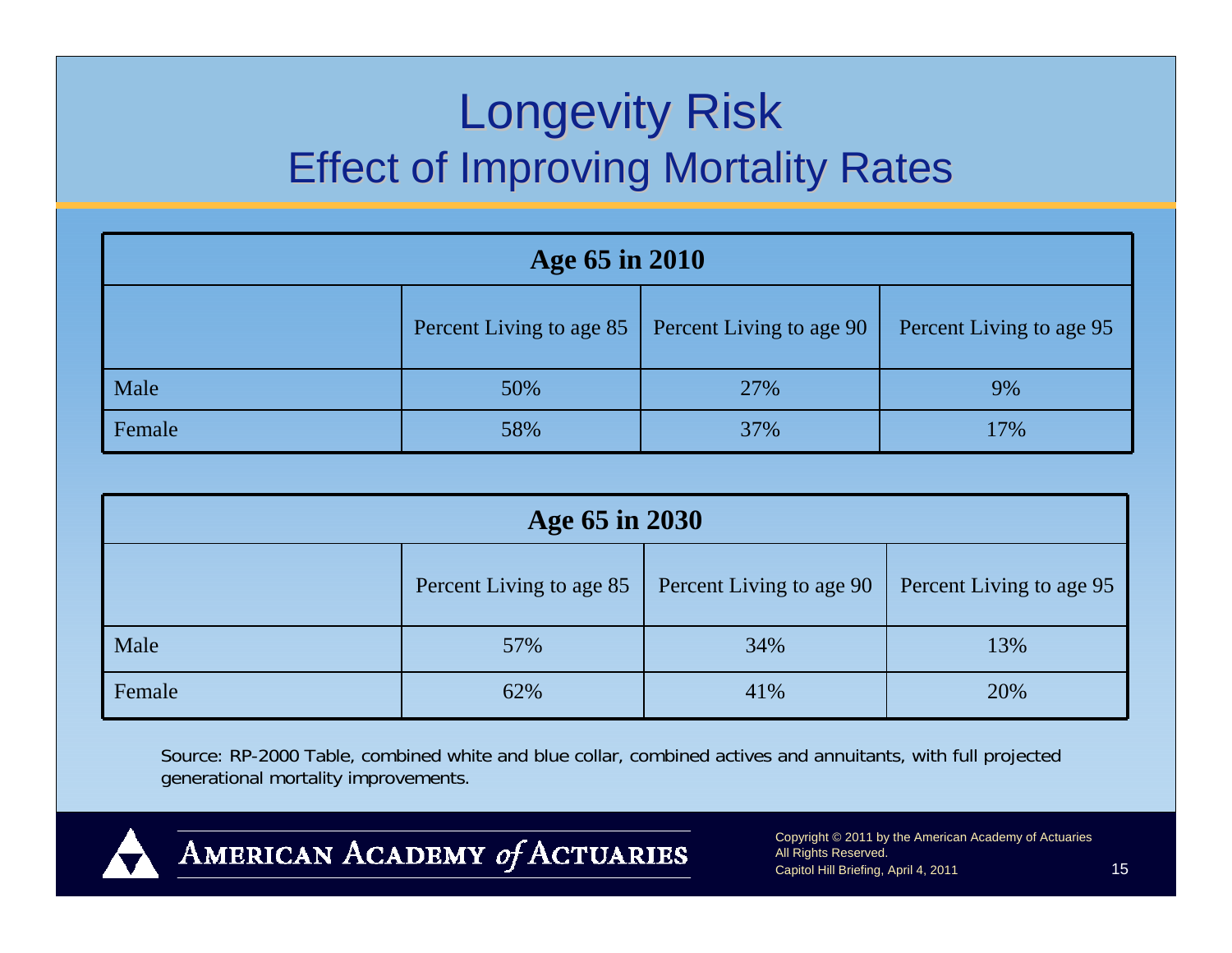# Drawing Down Retirement Nest Egg **Too Quickly**

Withdraw initial amount at age 65 and then increase it each year by inflation (3.0 percent)

- Constant Annual Return of 4.50 percent
- Annual Inflation of 3.00 percent

| Initial Withdrawal<br>(Percent of Initial Balance) | Age to which funds will last |
|----------------------------------------------------|------------------------------|
| 8%                                                 | 79                           |
| 6%                                                 | 84                           |
| 5%                                                 | 89                           |
| 4%                                                 | 96                           |
| 3%                                                 | 111                          |



AMERICAN ACADEMY of ACTUARIES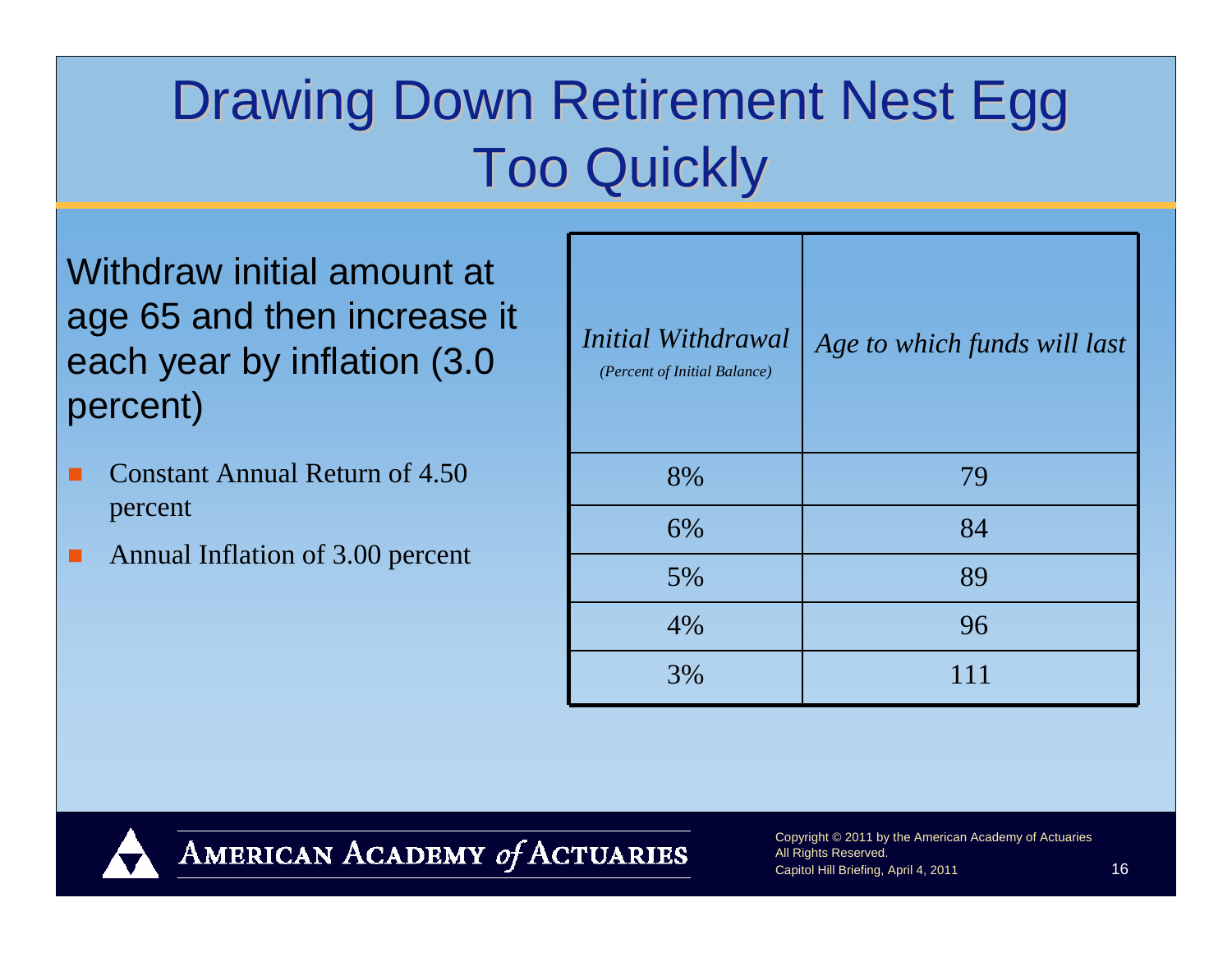#### **Combined Investment and Withdrawal Risks** (Sample Asset Mix) (Sample Asset Mix)

|                | Initial<br>Withdrawal /<br>Annual<br>Increase | At 4.5%<br>return,<br>money<br>lasts until<br>age | At 5.75%<br>return,<br>money lasts<br>until age | Likelihood<br>that will run<br>out of money<br>by age $75*$ | Likelihood<br>that will run<br>out of money<br>by age $85*$ | Likelihood<br>that will run<br>out of money<br>by age $90*$ | Likelihood<br>that will run<br>out of money<br>by age $95*$ |
|----------------|-----------------------------------------------|---------------------------------------------------|-------------------------------------------------|-------------------------------------------------------------|-------------------------------------------------------------|-------------------------------------------------------------|-------------------------------------------------------------|
| A              | $4\%/3.0\%$                                   | 96                                                | 106                                             | 0%                                                          | $0\%$                                                       | 4%                                                          | 14%                                                         |
| B              | 5%/3.0%                                       | 89                                                | 94                                              | 0%                                                          | 6%                                                          | 27%                                                         | 51%                                                         |
| $\overline{C}$ | 6%/3.5%                                       | 83                                                | 86                                              | 0%                                                          | 39%                                                         | 75%                                                         | 91%                                                         |

\* Assuming a 50/50 asset allocation. Expected return on equities: 7.00 percent, fixed income: 4.50 percent, net expected return: 5.75 percent.

Both equity and fixed income returns assume market returns less 0.50 percent in expenses.

Values shown are based on theoretical returns and are intended to show the likelihood one will run out of money if too much is withdrawn, too quickly. Actual results will be based on the actual returns during a particular person's retirement years.



AMERICAN ACADEMY of ACTUARIES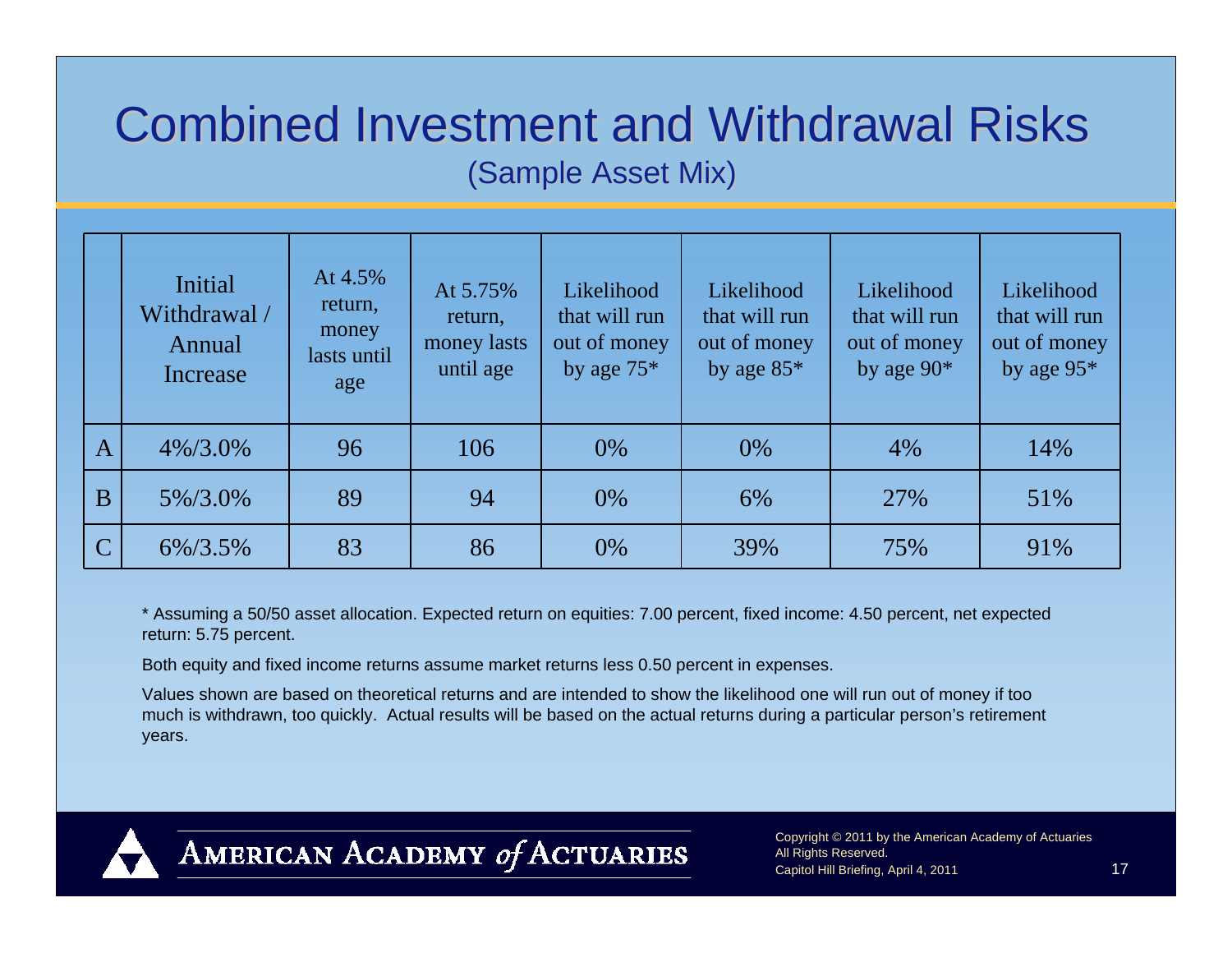# **Summary of Risks**

- **Investment**—Volatility in investment returns, loss of capital
- **Longevity**—Living longer, drawing down savings too quickly
- **Inflation**—Erodes purchasing power
- **Expenses**—Unpredictable spending needs
- **Interest Rate**—Annuitizing when rates are low



AMERICAN ACADEMY of ACTUARIES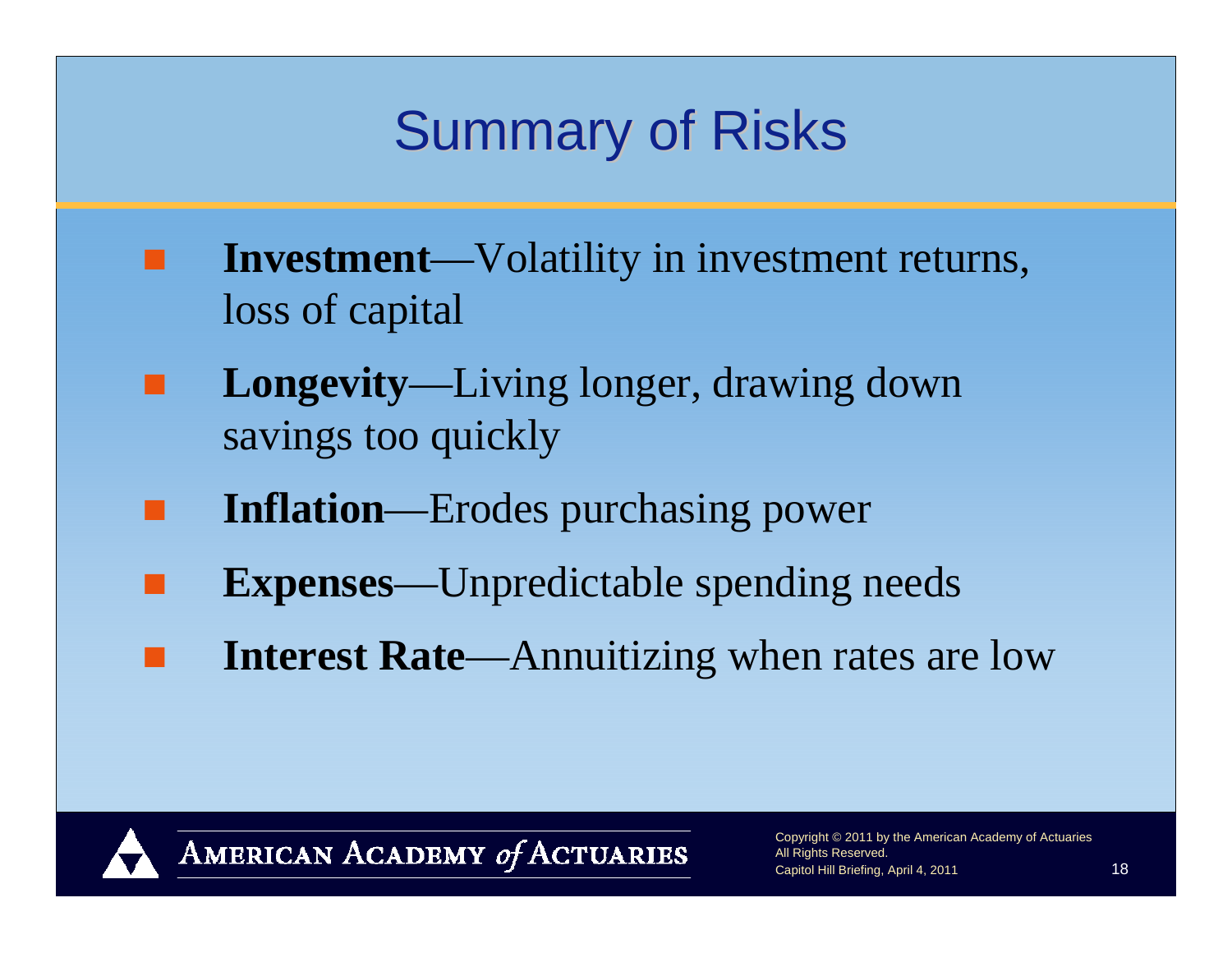### Pooled / Non-pooled Risk

Risk pooling is a way to manage some retirement risks. Defined Benefit plans (without lump sums distributions) pool the longevity risk, avoid the withdrawal and leakage risks, and shift the investment risk to the plan sponsor. Annuity contracts can accomplish some of the same things. Social Security is a DB system with inflation protection.



AMERICAN ACADEMY of ACTUARIES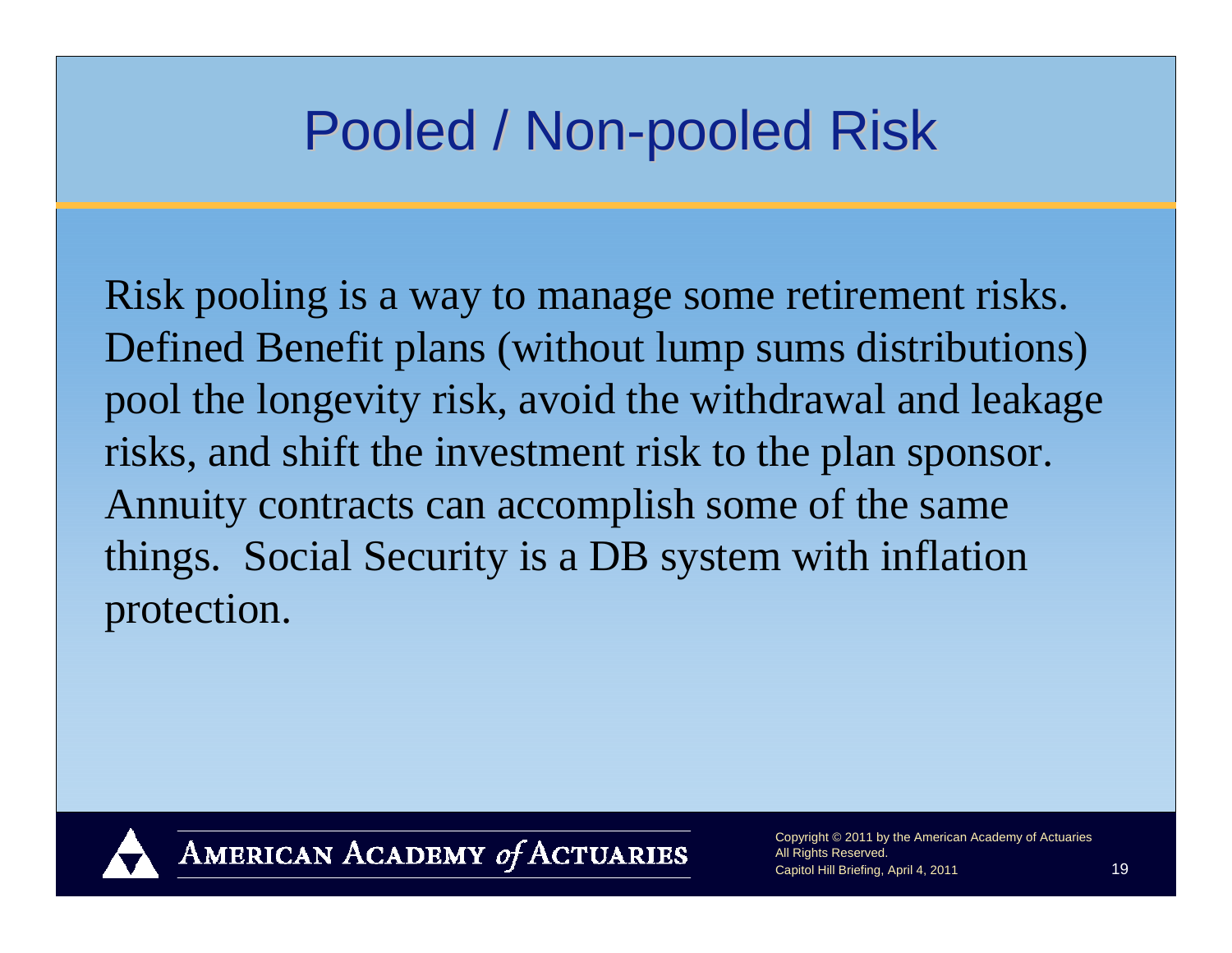# How Pooled versus Non-Pooled Risk Addresses Longevity Addresses Longevity

#### Pooled risk

.

- Spread risk over a group of individuals
- Group can plan collectively for average outcome
- Non-pooled risk
- Individual bears entire risk

#### **An Illustrative Example**

- 1,000 Individuals Retire at Age 65
- Annual Living Expense  $= $20,000$
- Longevity
	- 25 percent die at age 70—each needs \$100,000
	- ٠ 50 percent die at age 80—each needs \$300,000
	- п 25 percent die at age 90—each needs \$500,000

\* For simplicity, no inflation or investment return assumed



AMERICAN ACADEMY of ACTUARIES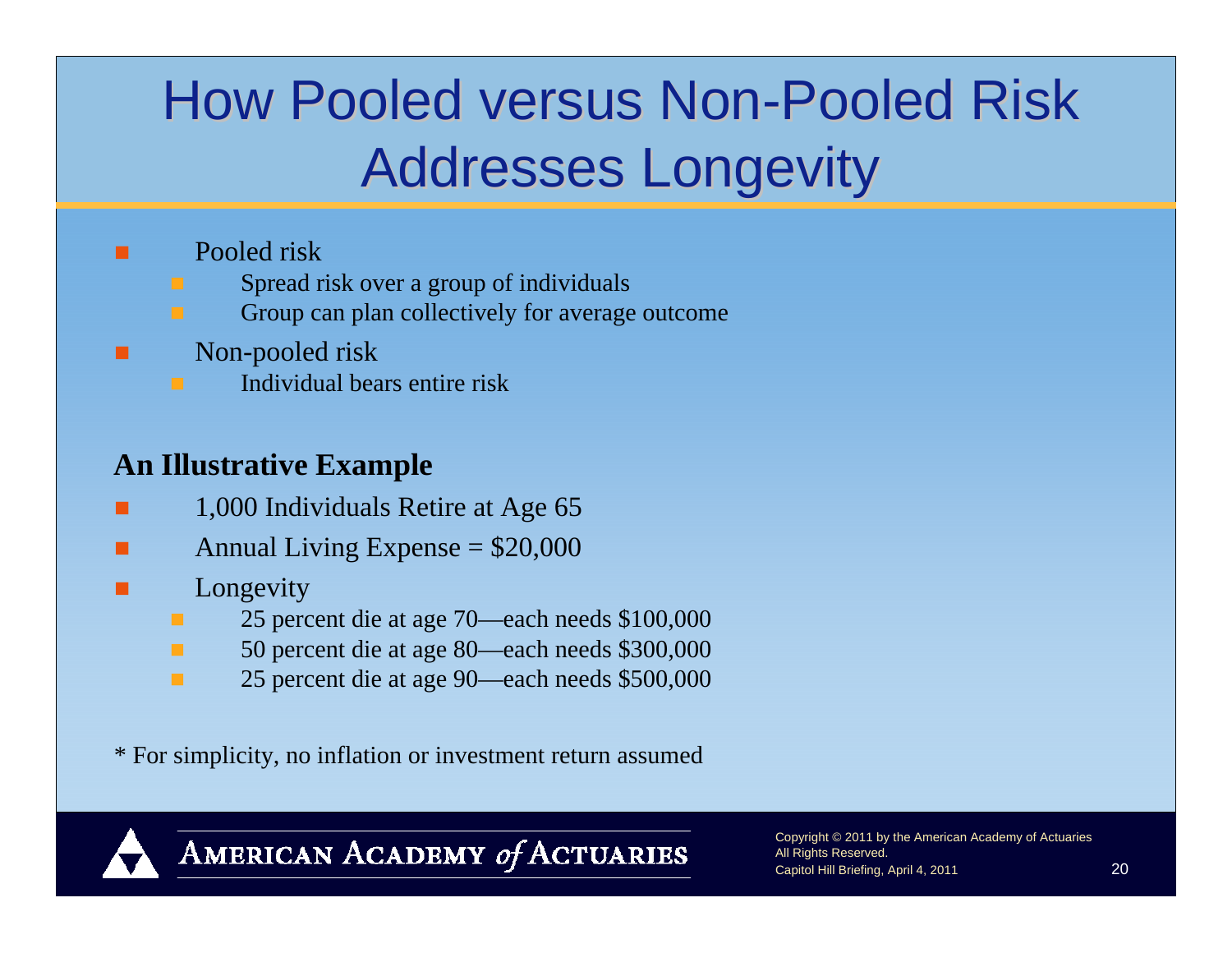### Example: Non-Pooled Risk

- Each individual must plan to survive to age 90 (25 years from age 65 to age 90)
	- Assets required for each individual
		- $$20,000 \times 25 \text{ years} = $500,000$
	- Assets required for entire group
		- $$500,000 \times 1,000$  individuals = \$500,000,000



AMERICAN ACADEMY of ACTUARIES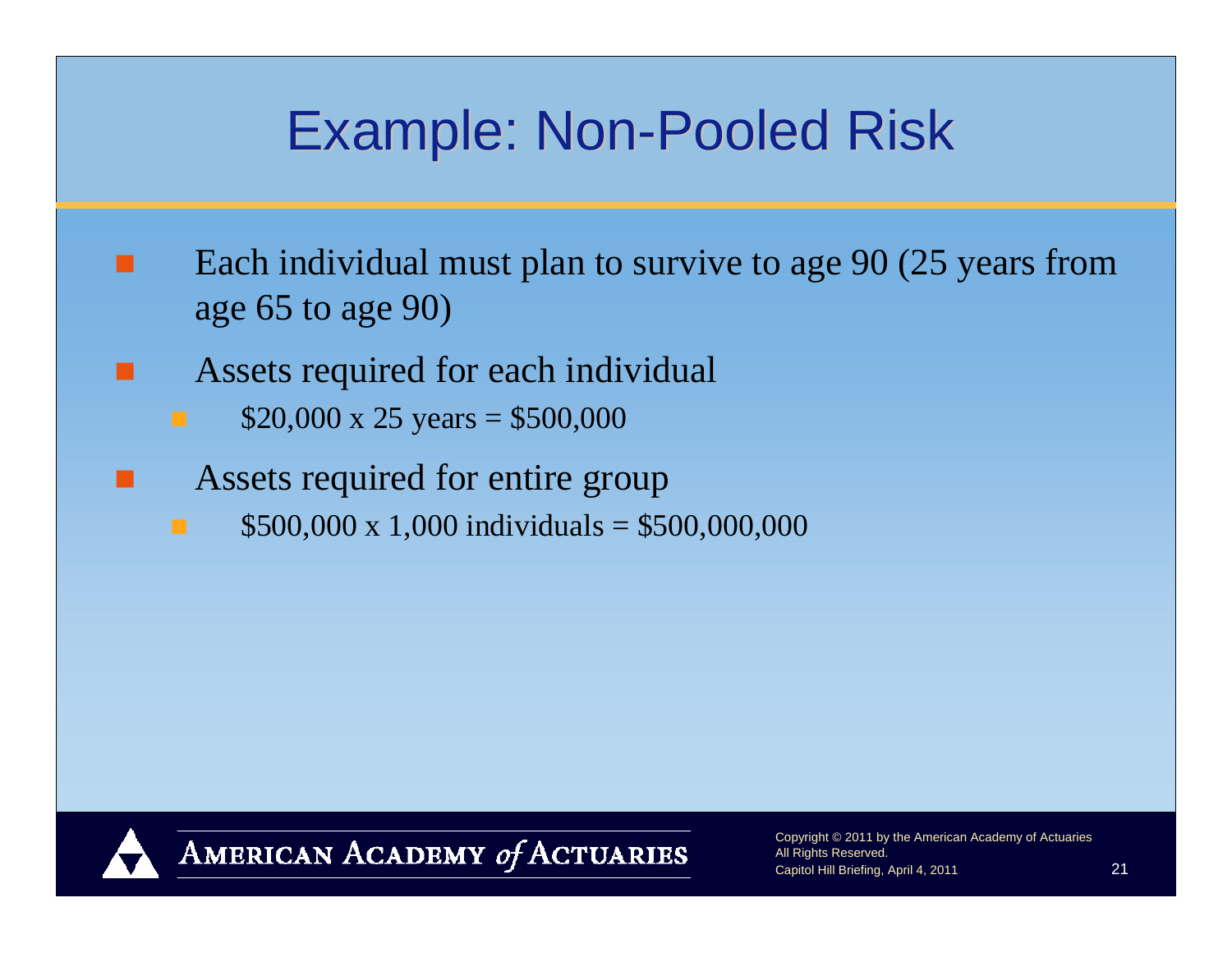### Example: Pooled Risk

- Plan saves for collective retirement
	- 250 survive to age 70
		- Assets Required =  $$20,000 \times 5$  years x 250 individuals
- 500 survive to age 80
	- Assets Required =  $$20,000 \times 15$  years x 500 individuals
- 250 survive to age 90
	- Assets Required =  $$20,000 \times 25$  years x 250 individuals



AMERICAN ACADEMY of ACTUARIES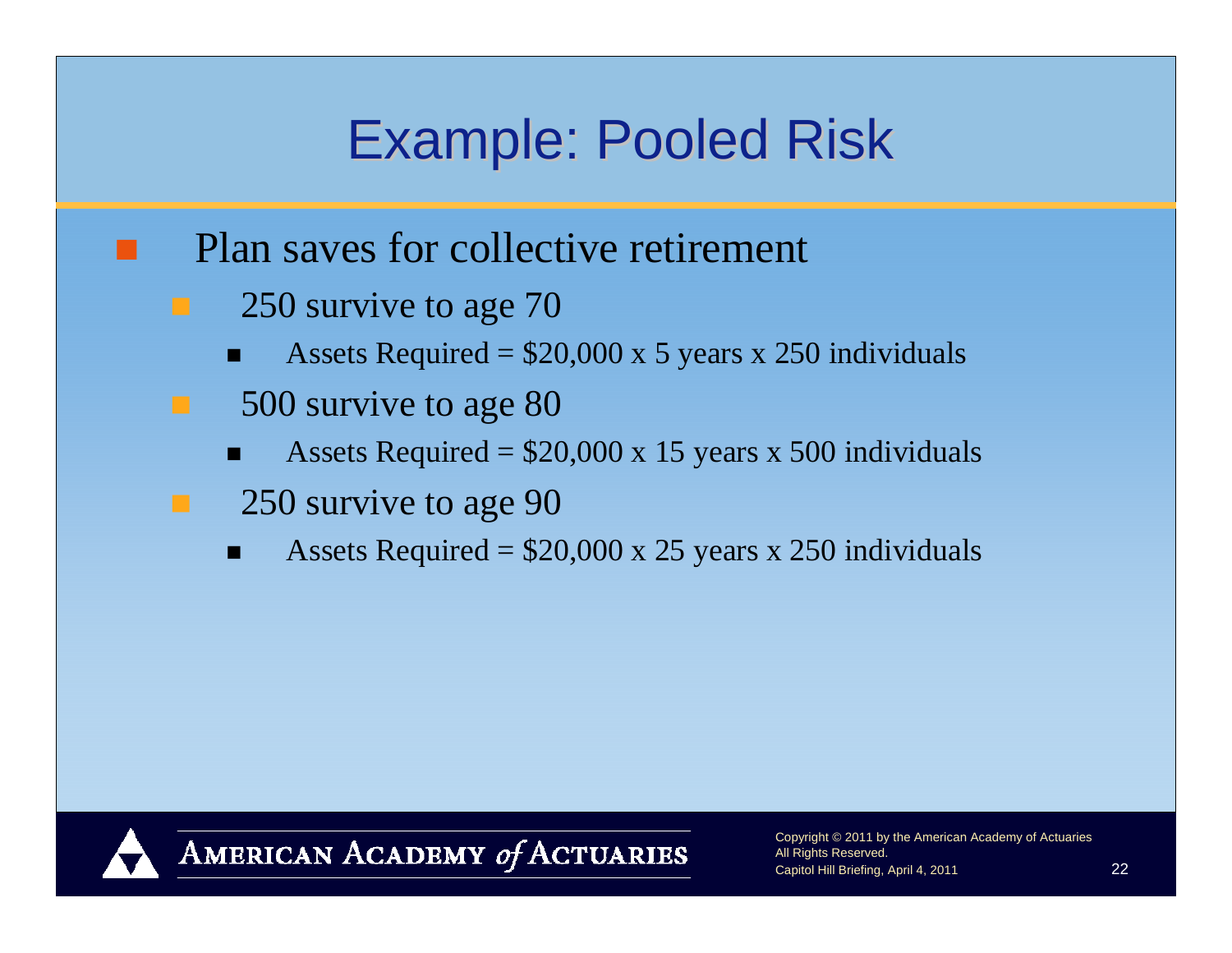### Example: Pooled Risk

#### **Assets required for entire group**

- S300 million
- \$500 million if each individual must provide own income

#### **Summary:**

When factoring in interest and mortality tables, an individual needs 37 percent more money to self-insure against longevity than to pool longevity; 37 percent more money if a lump sum is chosen over an annuity payout option; and the lump sum needs to be 37 percent larger than the annuity value.



AMERICAN ACADEMY of ACTUARIES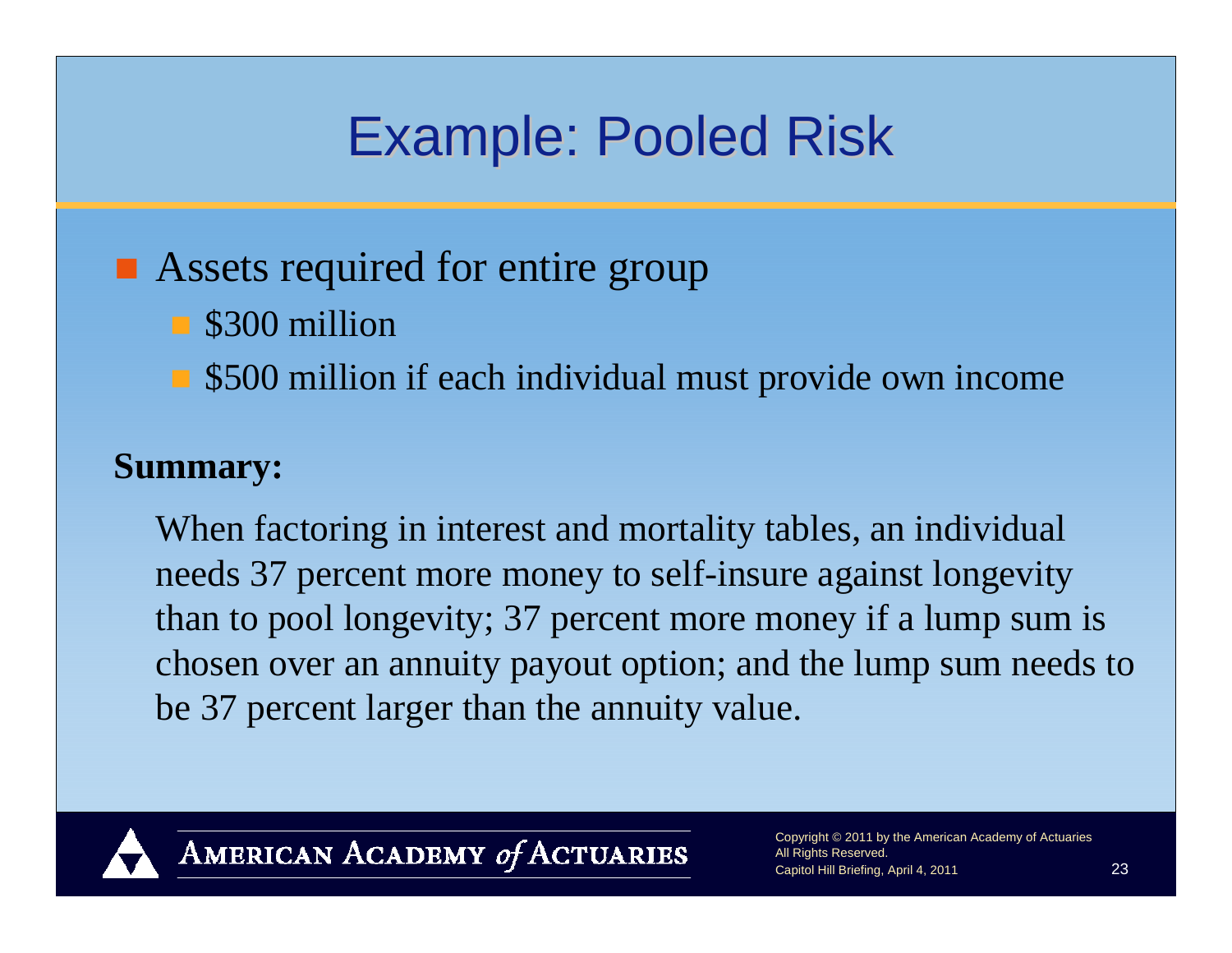# **Public Policy Questions**

- Are certain types of retirement plans riskier than others?
- What are the risk characteristics of the different types of retirement plans?
- Where can, and where should, pension risk be borne?
- How do longevity risk, investment risk, and retirement risk interact?
- What is the best way to efficiently pool the risks?



AMERICAN ACADEMY of ACTUARIES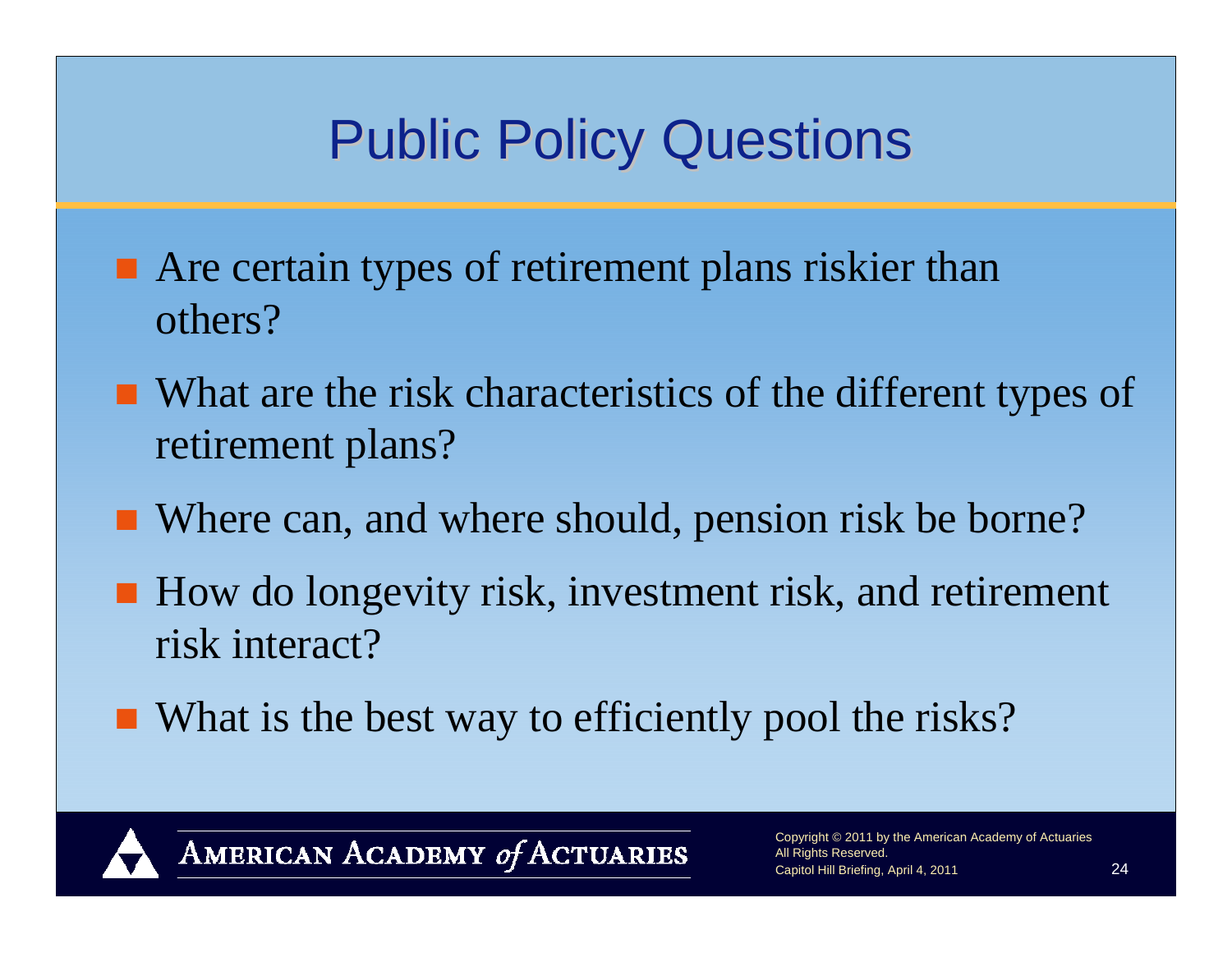### **Public Policy Recommendations**

- Reducing incidence of poverty among the elderly
	- Social Security
	- **Nedicare**
	- **Employer and individual retirement savings vehicles**
- **Encourage saving for retirement**
- **Promote risk pooling**



AMERICAN ACADEMY of ACTUARIES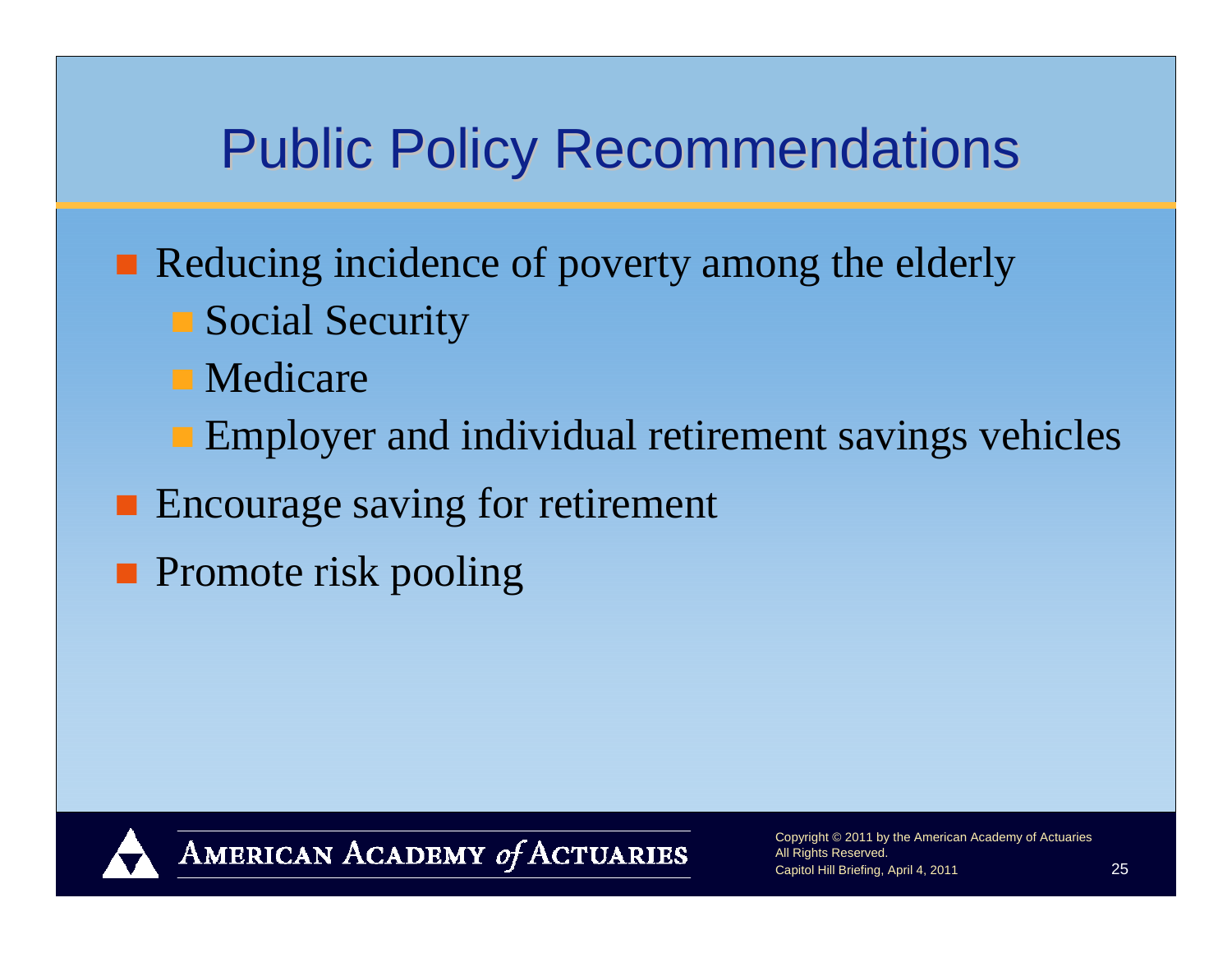## What Can Policymakers Do?

- Encourage greater savings throughout a lifetime
- Discourage lump sums distributions—encourage annuitization
- Discourage leakage—mandate rollovers
- Encourage pooling and lifetime income arrangements
	- **Pension Plans**
	- **Annuitization**
	- **Rollovers**
- Recognize that the most elderly of retirees may not be capable of managing investment accounts and scheduled drawdown of funds



AMERICAN ACADEMY of ACTUARIES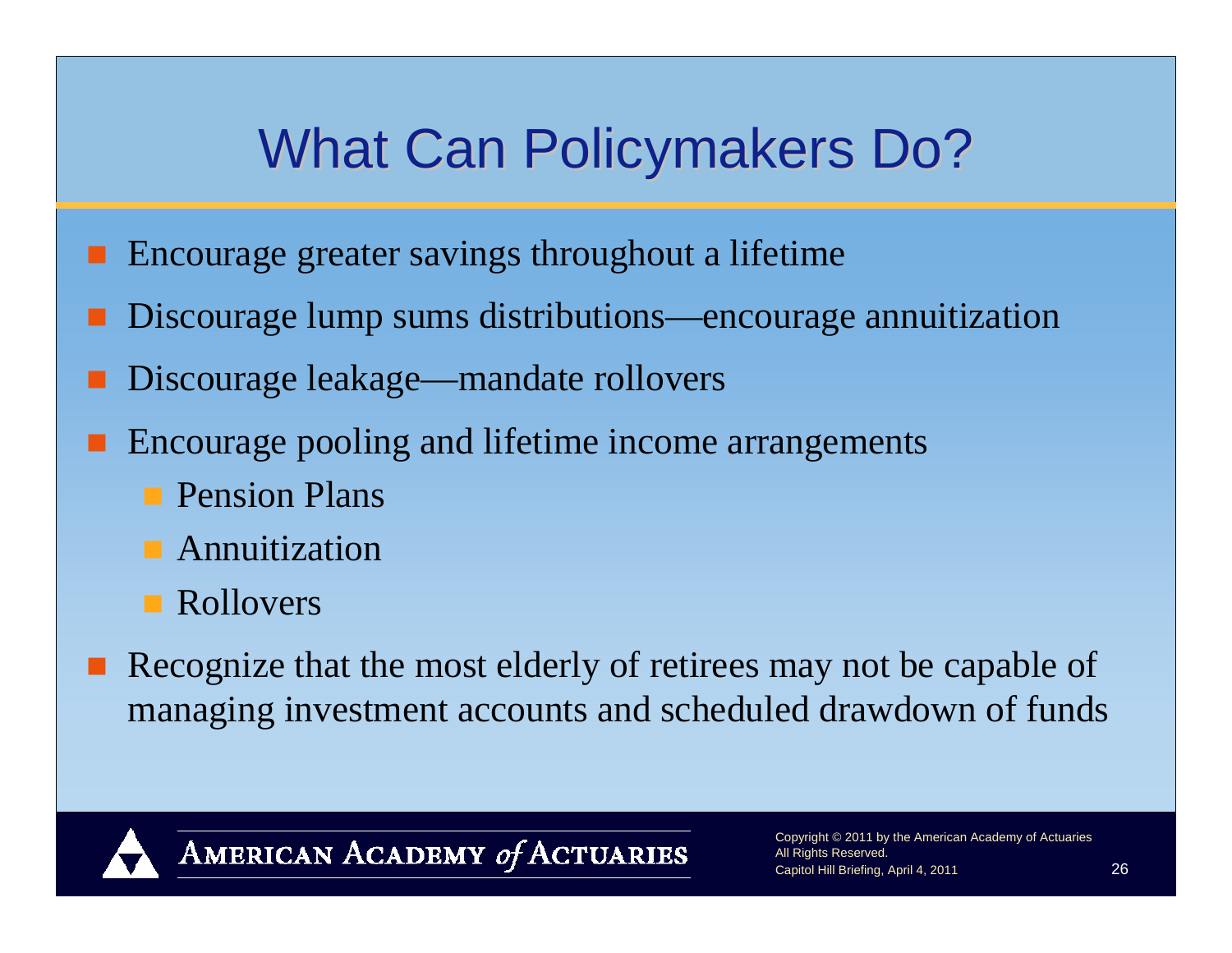## What Can Policymakers Do?

- Liberalize payout (taxation) requirements
	- **Encourage lifetime payouts**
	- Increase mandatory distribution starting age from  $70\frac{1}{2}$  (last updated by Congress in 1962) and index
	- Average life expectancy increased approximately 8 years over this period
	- Increase permitted distribution age from 59  $\frac{1}{2}$  (last updated by Congress in 1974) and index
	- Current payout requirement (over life expectancy) requires too rapid a drawdown for too many



AMERICAN ACADEMY of ACTUARIES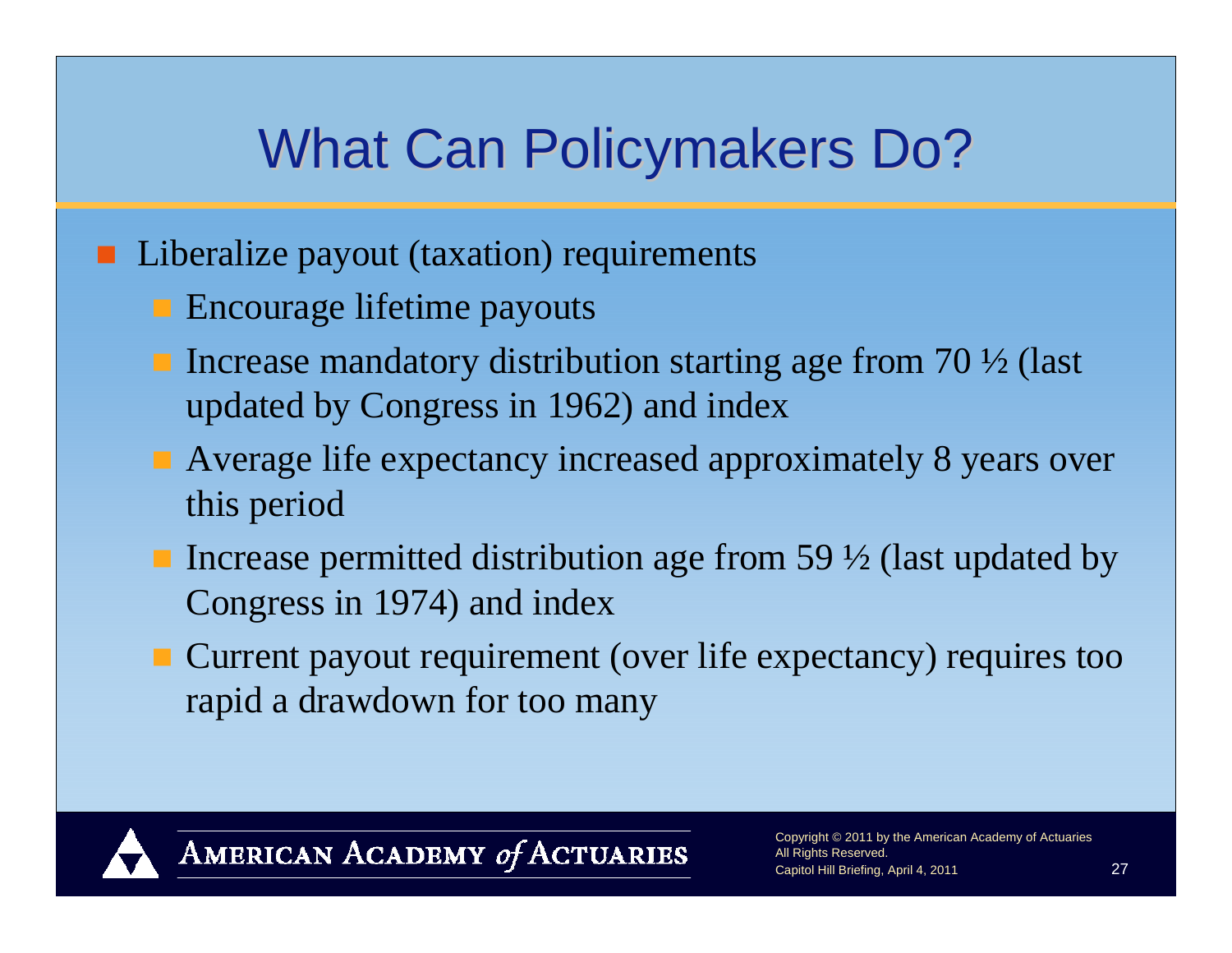## What Can Policymakers Do?

- Allow longevity insurance—fix IRC  $401(a)(9)$ 
	- Annuity benefit starting at an advanced age (such as Age 80 or 85)
	- Funded by value of expected post-age 80 or 85 benefits
- Mandate life annuity with 20-year certain and 100% J&S with 20-year certain annuity options in DB Plans
	- **Remove behavioral barrier to annuitization**
- **Prohibit all but de minimus lump sum payout options from DB** plans



AMERICAN ACADEMY of ACTUARIES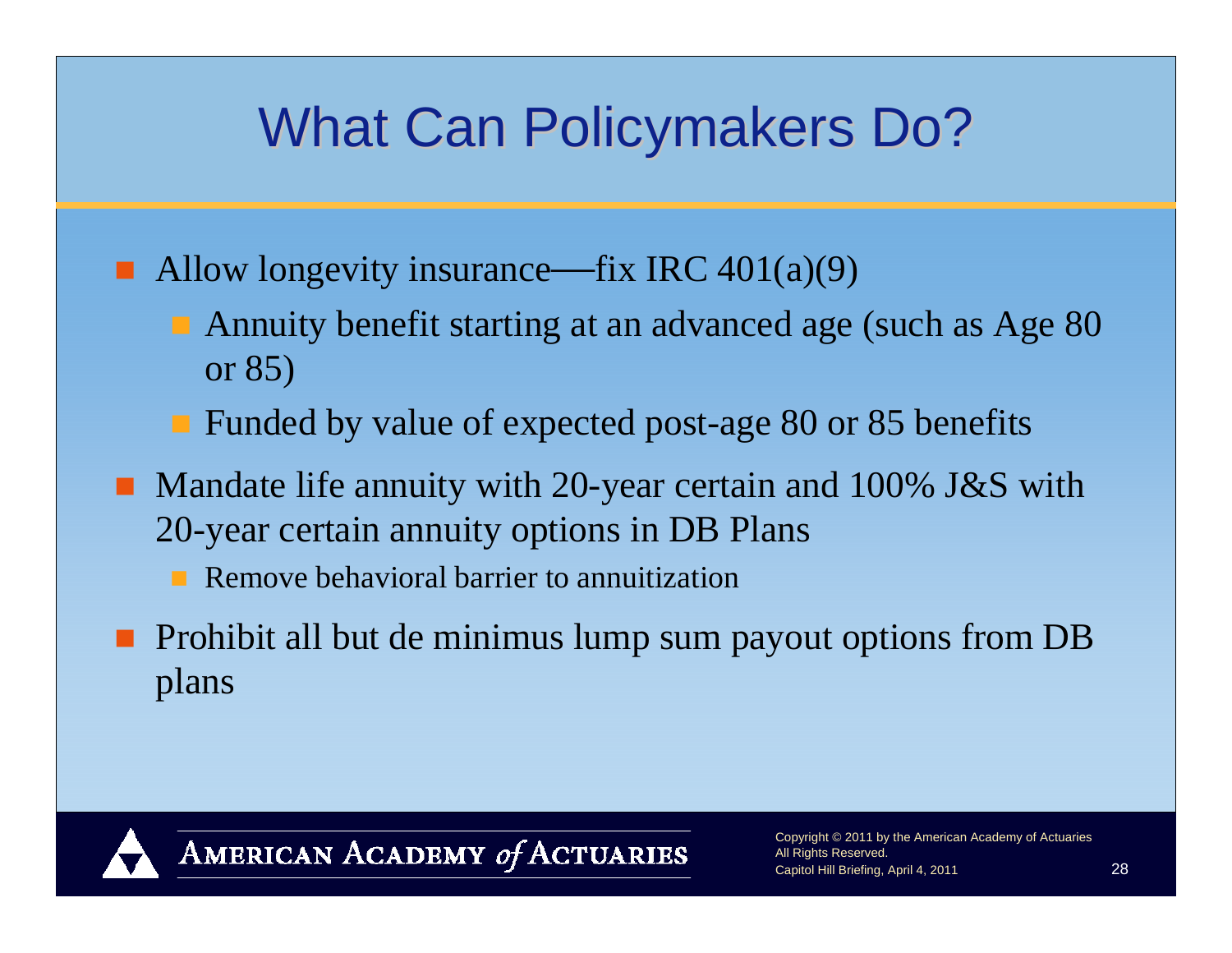# The American Academy of Actuaries



The American Academy of Actuaries is a 17,000-member professional association whose mission is to serve the public and the U.S. actuarial profession. The Academy assists public policymakers on all levels by providing leadership, objective expertise, and actuarial advice on risk and financial security issues. The Academy also sets qualification, practice, and professionalism standards for actuaries in the United States.



AMERICAN ACADEMY of ACTUARIES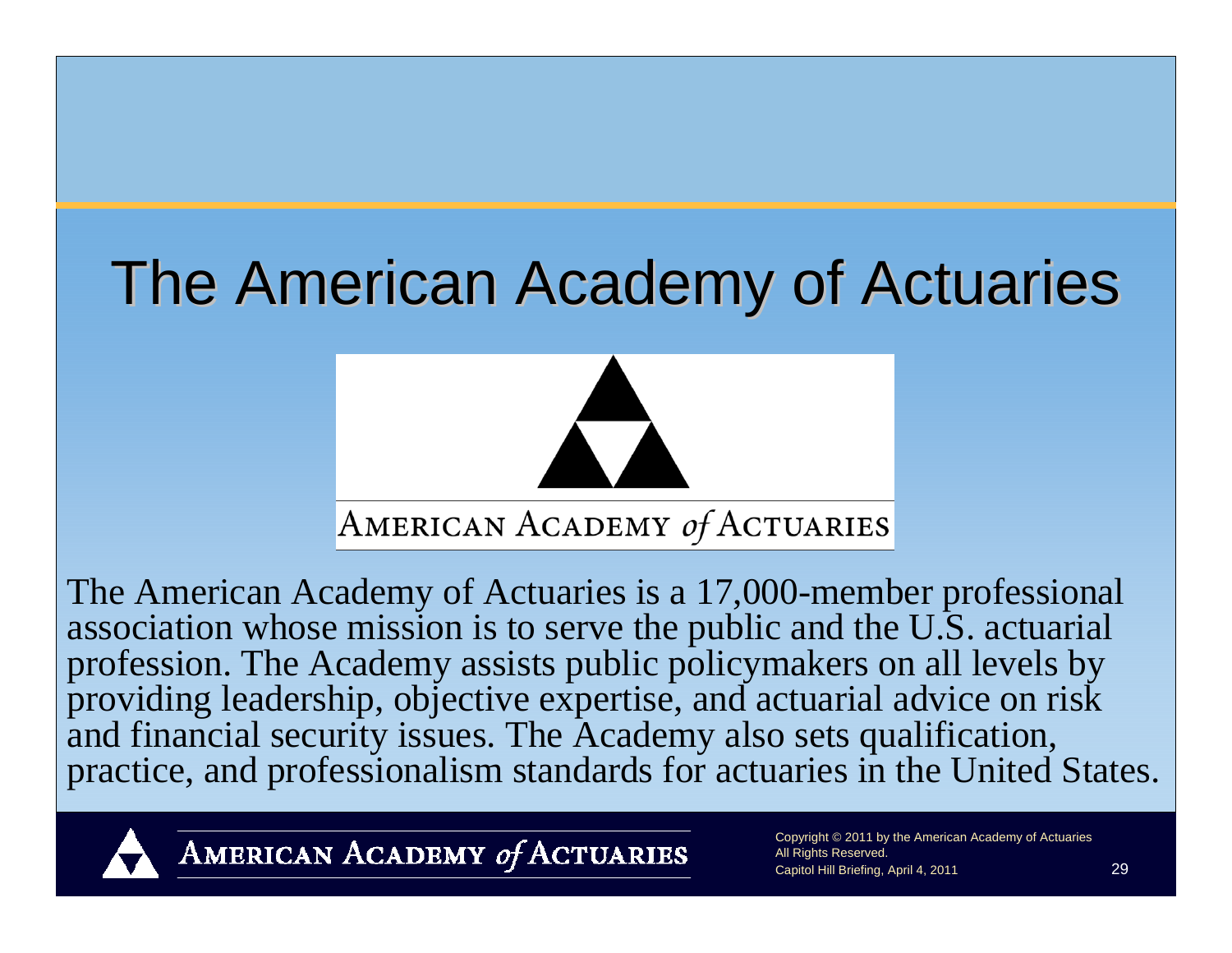#### **Appendix Types of Retirement Plans and Risk Assumption**

#### Current Plan Assets

| <b>Types of Plans</b> | <b>Assets</b>  |
|-----------------------|----------------|
|                       |                |
| <b>DB</b> Plans       | \$2.4 trillion |
| DC Plans              | \$3.9 trillion |
| <b>IRA</b>            | \$4.5 trillion |



AMERICAN ACADEMY of ACTUARIES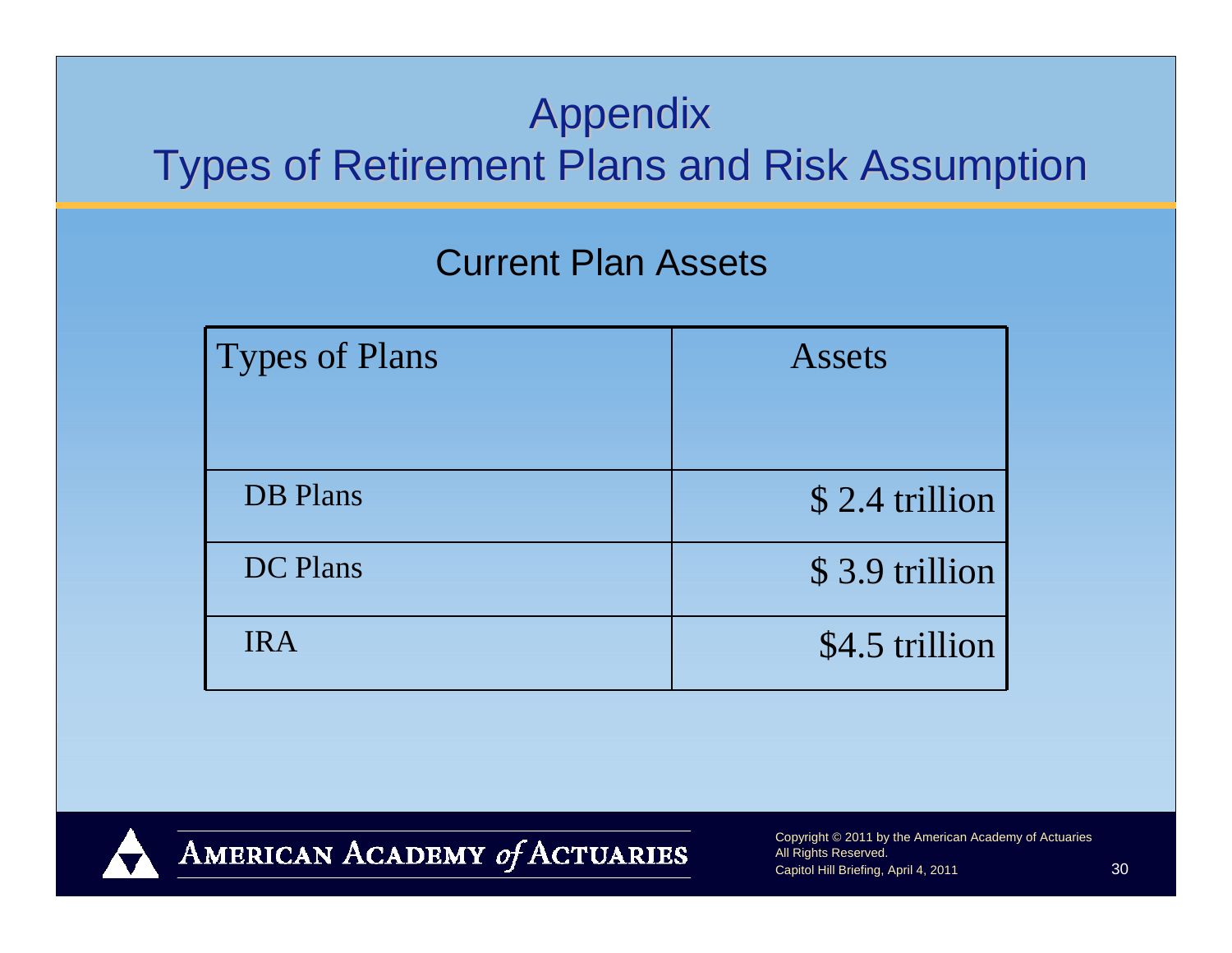### Retirement Risk : Employee

#### DB Plan DC Plan

Insufficient benefit, either through many short-term jobs or low benefit design

Inflation (presuming benefit is not indexed)

Employer freezes or terminates plan

Outlive assets if lump sum payout is elected

Insufficient savings (employer might cease contribution; employees may save too little)

Inflation

Investment risk

Outlive assets (life annuities are not typically provided)



AMERICAN ACADEMY of ACTUARIES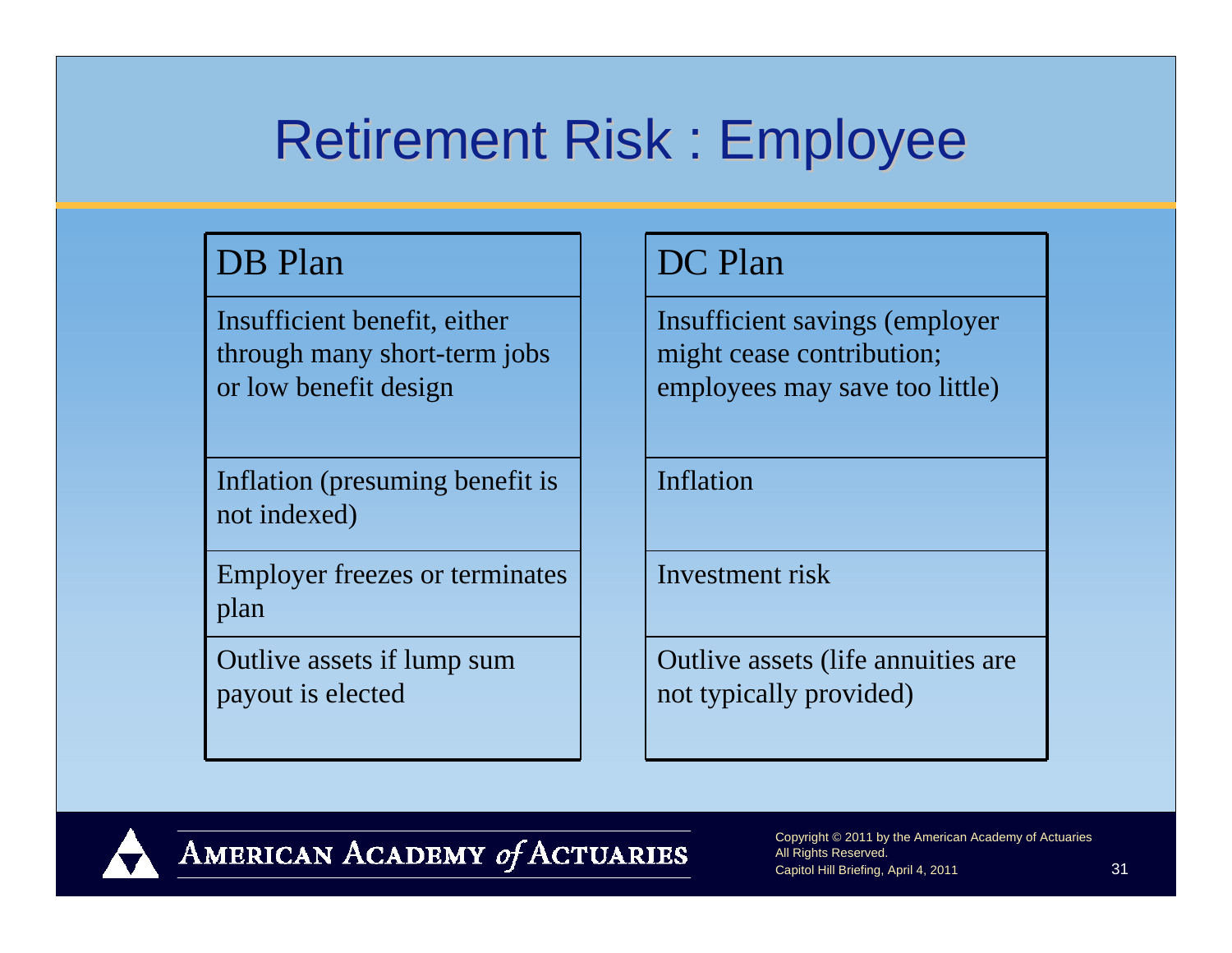#### Retirement Risk : Employer

Uncertain contribution requirements

#### DB Plan DC Plan

Investment risk  $\vert$  Participants don't accumulate sufficient assets; retire to lower standard of living or stay employed beyond productive period

Participant longevity Fiduciary responsibility for investment choices

> Market disruptions lead to workforce transition issues



AMERICAN ACADEMY of ACTUARIES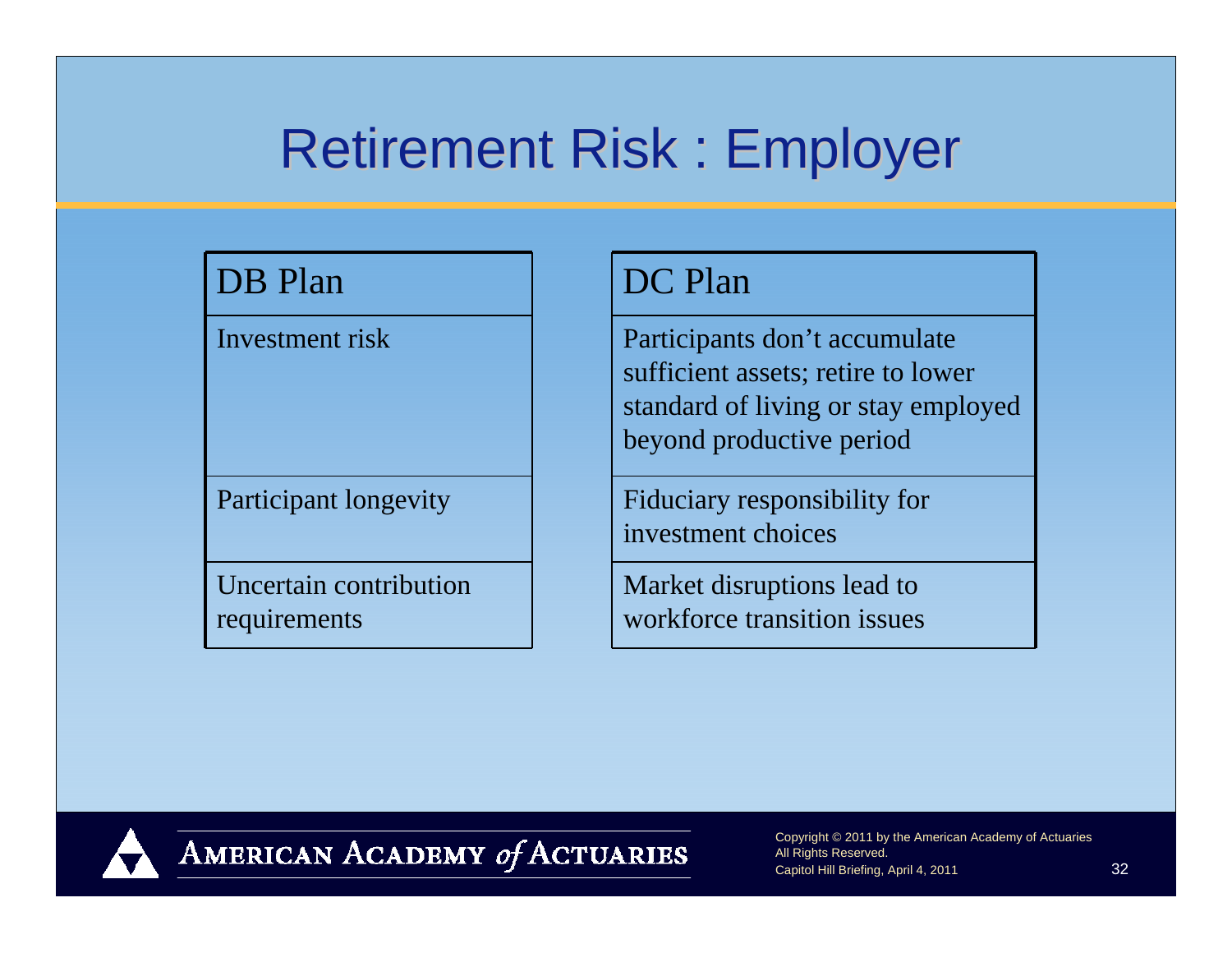## **Retirement Risk : Society**

#### DB Plan DC Plan

Underfunding from failed plans falls to PBGC

Some designs lead to insufficient total benefit accumulation given mobile workforce

Plan sponsor's financial health

Lack of sufficient coverage  $\parallel$  Lack of sufficient coverage; lack of adequate income

> Lack of risk pooling leads to inefficient use of capital on macroeconomic basis

Disparate outcomes: Some accumulate more than enough, some less. Participation and investment results are key.

Portability leaks under current regulations (around 3 percent per year)



AMERICAN ACADEMY of ACTUARIES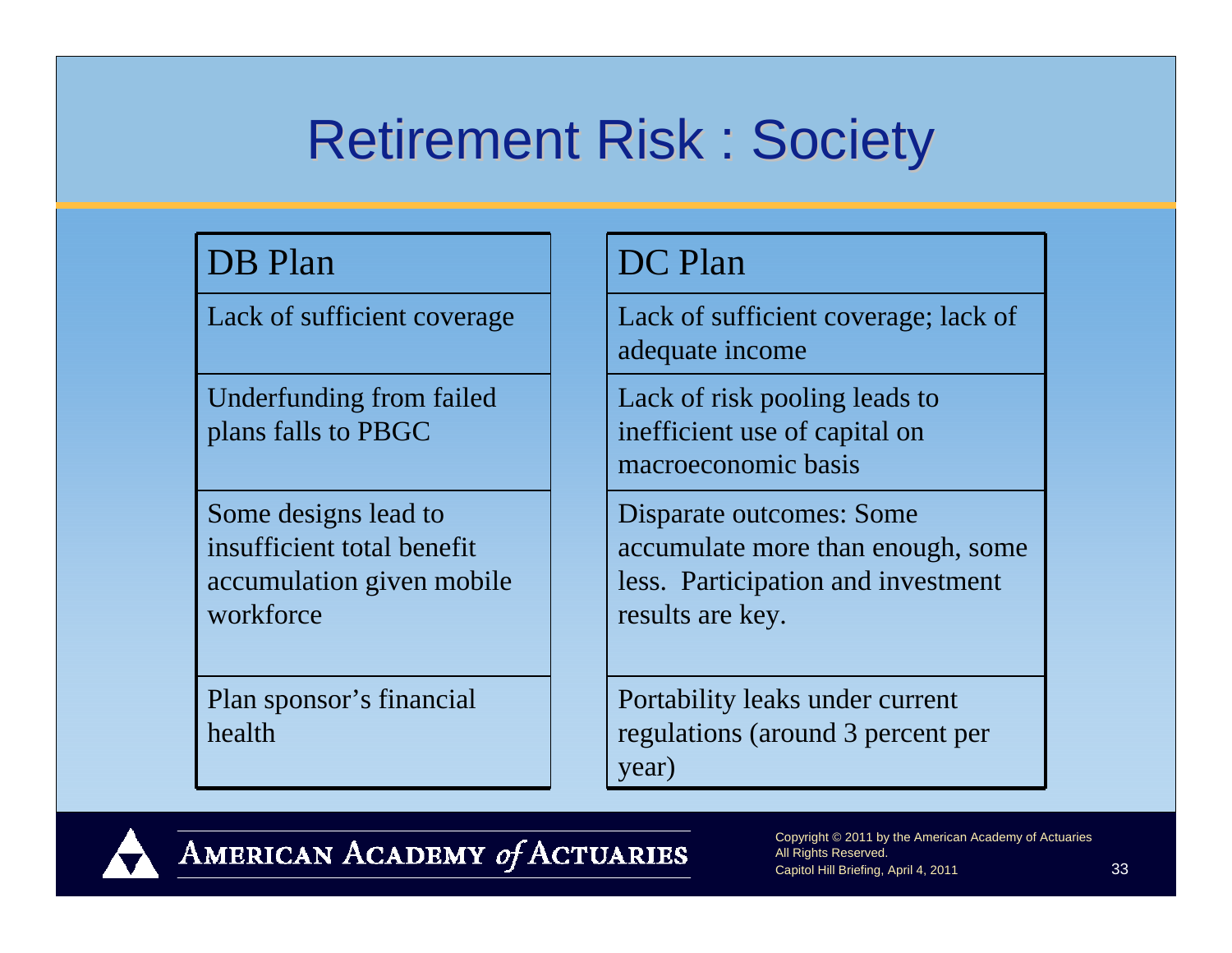#### **Features of Retirement Plans**

| <b>Other Features</b>      | <b>Defined Benefit</b>                                                                 | <b>Defined Contribution</b>                                   |  |
|----------------------------|----------------------------------------------------------------------------------------|---------------------------------------------------------------|--|
| Payment of expenses        | Paid by employer                                                                       | Most paid by employee                                         |  |
| Investment choice          | Employer has choice                                                                    | Employees have choice                                         |  |
| Bears the cost of the plan | Employers bear all of the<br>cost                                                      |                                                               |  |
| Guarantee                  | Benefits are guaranteed: by<br>plan assets, by the employer<br>and finally by the PBGC | Benefits are not guaranteed                                   |  |
| Level of contributions     | Pooling of risks keeps<br>contributions down                                           | <b>Generally lower overall</b><br>resulting in lower benefits |  |



AMERICAN ACADEMY of ACTUARIES